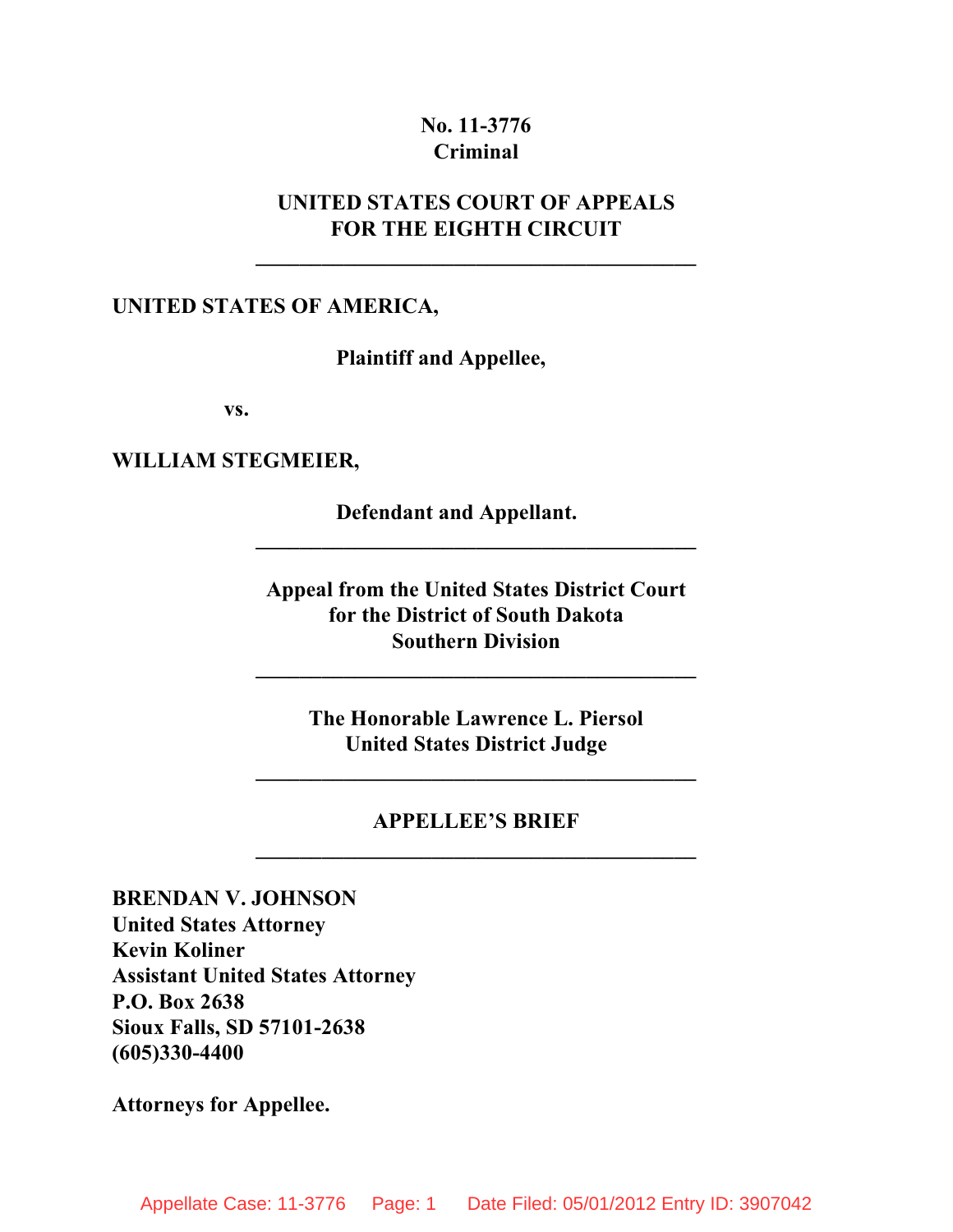### **SUMMARY AND STATEMENT REGARDING ORAL ARGUMENT**

William Stegmeier appeals his convictions following a jury's guilty verdicts for knowingly and willfully harboring a fugitive and for knowingly providing a firearmto a felon and a fugitive. Stegmeier challengesthe sufficiency of the evidence for both offenses. He also alleges his conviction for providing a firearm to a prohibited person violates the Second Amendment, and he challenges the use of a special verdict form. Finally, Stegmeier claims the district court abused its discretion by advising jurors that they must base their verdict upon the evidence and must find guilt if the elements were proven beyond a reasonable doubt.

The Government opposes the arguments. Stegmeier's convictions are based upon sufficient evidence, and his Second Amendment rights were not violated. The use of special verdict form was appropriate here, and the district court did not abuse its discretion when it instructed the jury. The Government respectfully requests that this Court uphold the convictions here.

The Government respectfully submits that the facts and legal arguments are adequately presented in the briefs and record and that the decisional process would not be significantly aided by oral argument. Accordingly, the Government does not request oral argument.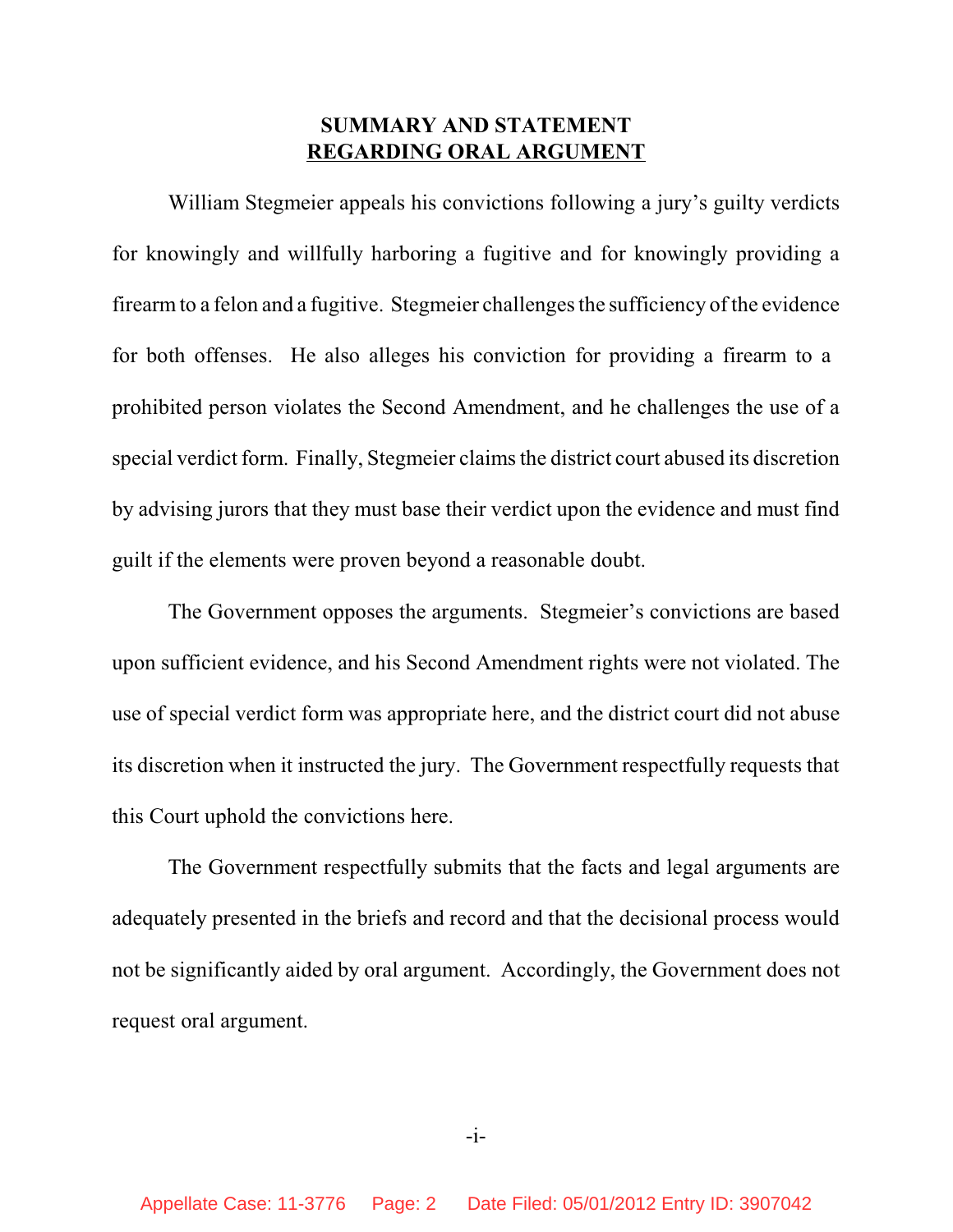# **TABLE OF CONTENTS**

|      | SUMMARY OF THE CASE AND STATEMENT REGARDING                                                                                                    |
|------|------------------------------------------------------------------------------------------------------------------------------------------------|
|      |                                                                                                                                                |
|      |                                                                                                                                                |
|      |                                                                                                                                                |
|      |                                                                                                                                                |
|      |                                                                                                                                                |
|      |                                                                                                                                                |
|      | <b>ARGUMENT:</b>                                                                                                                               |
| I.   | THERE WAS AMPLE EVIDENCE THAT STEGMEIER<br>KNOWINGLY ACTED TO PREVENTED THOMAS KELLEY'S                                                        |
| II.  | THE GOVERNMENT MET ITS BURDEN TO PROVE<br>STEGMEIER "DISPOSED" OF A FIREARM TO A PROHIBITED                                                    |
| III. | STEGMEIER'S CONVICTION FOR KNOWINGLY DISPOSING<br>OF A FIREARM TO A CONVICTED FELON AND FUGITIVE<br>DOES NOT VIOLATE THE SECOND AMENDMENT.  18 |
|      | IV. THE USE OF A SPECIAL VERDICT FORM WAS PROPER.  22                                                                                          |
| V.   | THE DISTRICT COURT DID NOT ABUSE ITS DISCRETION<br>WHEN INSTRUCTING THE JURY.  24                                                              |
|      | $-i$ i-                                                                                                                                        |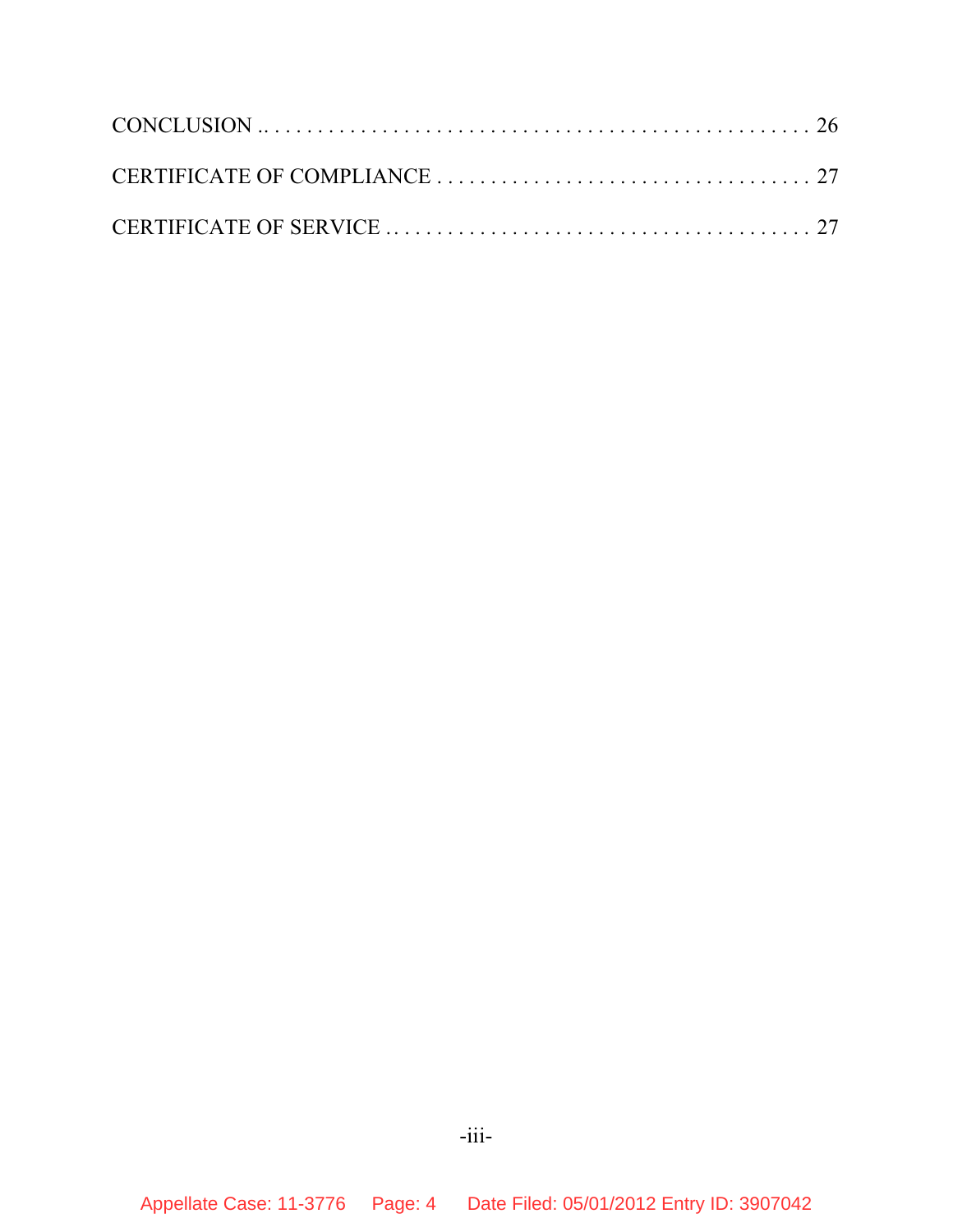# **TABLE OF AUTHORITIES**

# **CASES:**

| District of Columbia v. Heller, 554 U.S. 570, 128 S.Ct. 2783           |
|------------------------------------------------------------------------|
| Huddleston v. United States, 415 U.S. 814, 924 S.Ct. 1262 (1974) 1, 16 |
|                                                                        |
|                                                                        |
|                                                                        |
|                                                                        |
| United States v. Erdman, 953 F.2d 387 (8th Cir. 1992) 1, 13, 14        |
|                                                                        |
| United States v. Hash, 688 F.2d 49 (8th Cir. 1982) (per curiam) 14     |
|                                                                        |
| United States v. Horsman, 114 F.3d 822 (8th Cir. 1997) 2, 25           |
|                                                                        |
|                                                                        |
|                                                                        |
|                                                                        |
|                                                                        |
|                                                                        |

 $-iv-$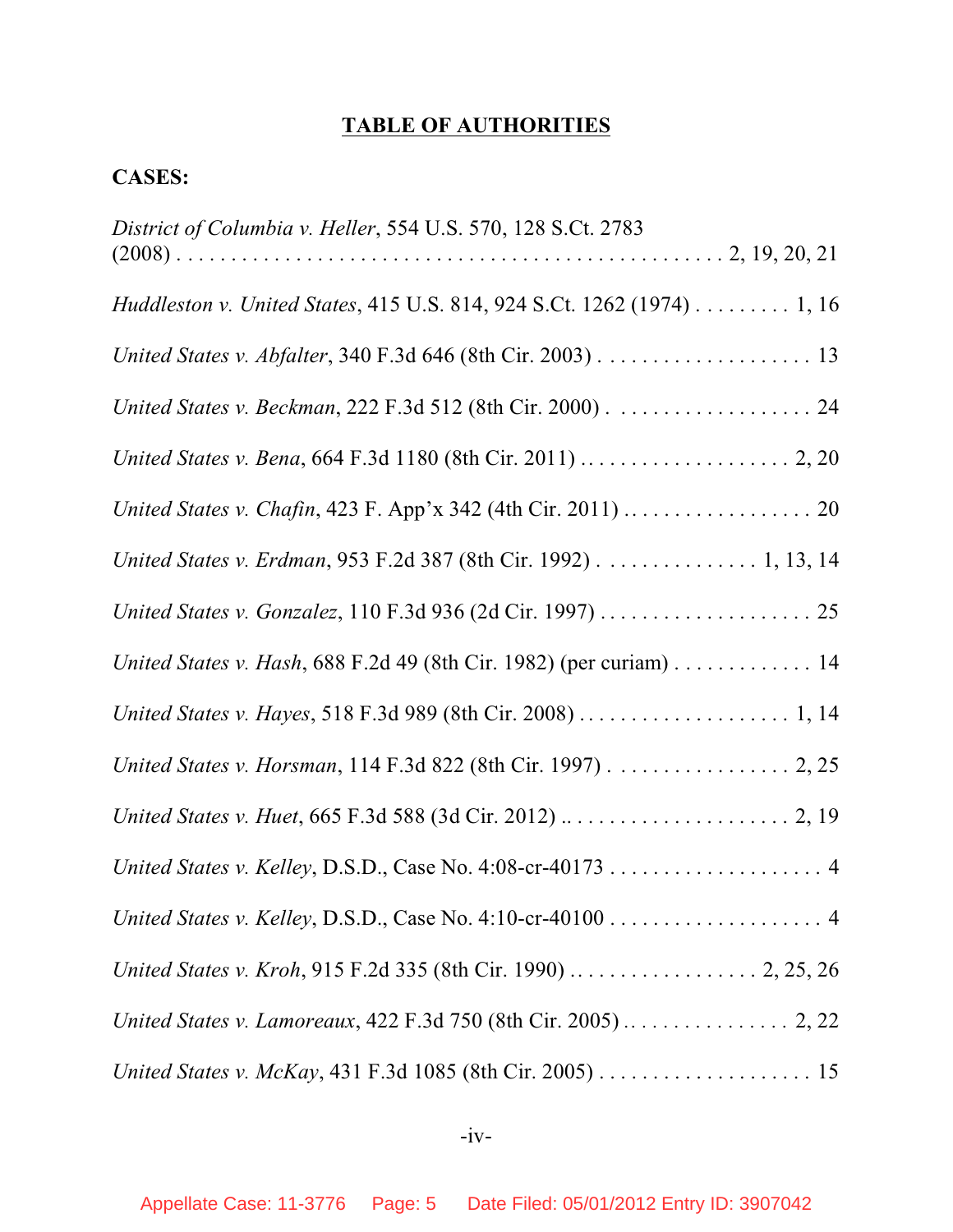| United States v. Monteleone, 77 F.3d 1086 (8th Cir. 1996) 1, 16, 20   |
|-----------------------------------------------------------------------|
| United States v. Nelson, D.S.D., Case No. 4:11-cr-40037  4            |
|                                                                       |
|                                                                       |
|                                                                       |
|                                                                       |
|                                                                       |
| United States v. Rubashkin, 655 F.3d 849 (8th Cir. 2011) 2, 24        |
|                                                                       |
|                                                                       |
| United States v. Udey, 748 F.2d 1231 (8th Cir. 1984)  14, 15          |
| United States v. Vazquez-Garcia, 340 F.3d 632 (8th Cir. 2003)  13, 16 |
| United States v. Washington, 318 F.3d 845 (8th Cir. 2003) 18          |
| United States v. White, No. 11-2049, 2012 WL 1123843                  |
|                                                                       |
|                                                                       |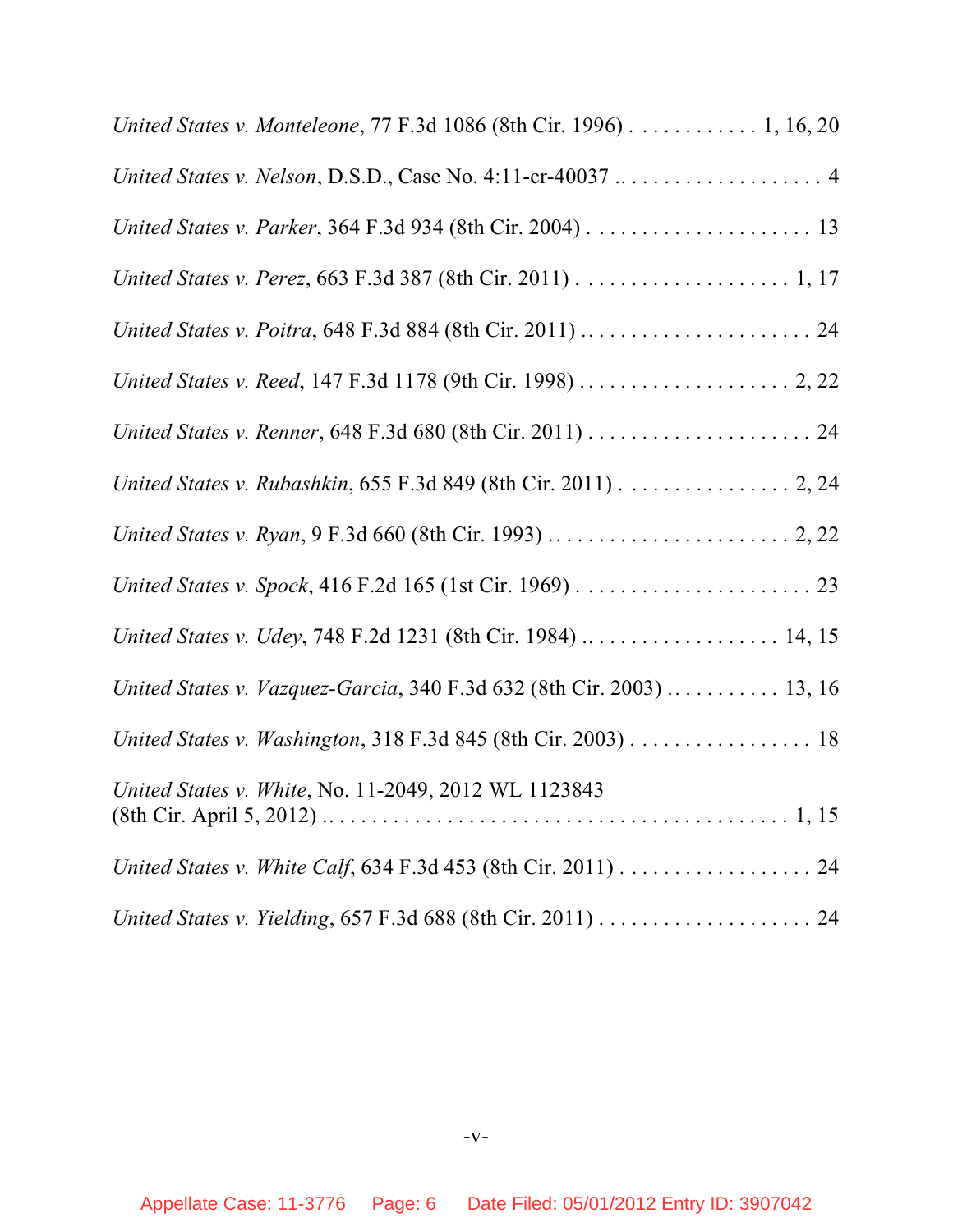# **STATUTES:**

# **OTHER AUTHORITY:**

| O'Malley, Genig and Lee, Federal Jury Practice and Instructions, |  |
|------------------------------------------------------------------|--|
|                                                                  |  |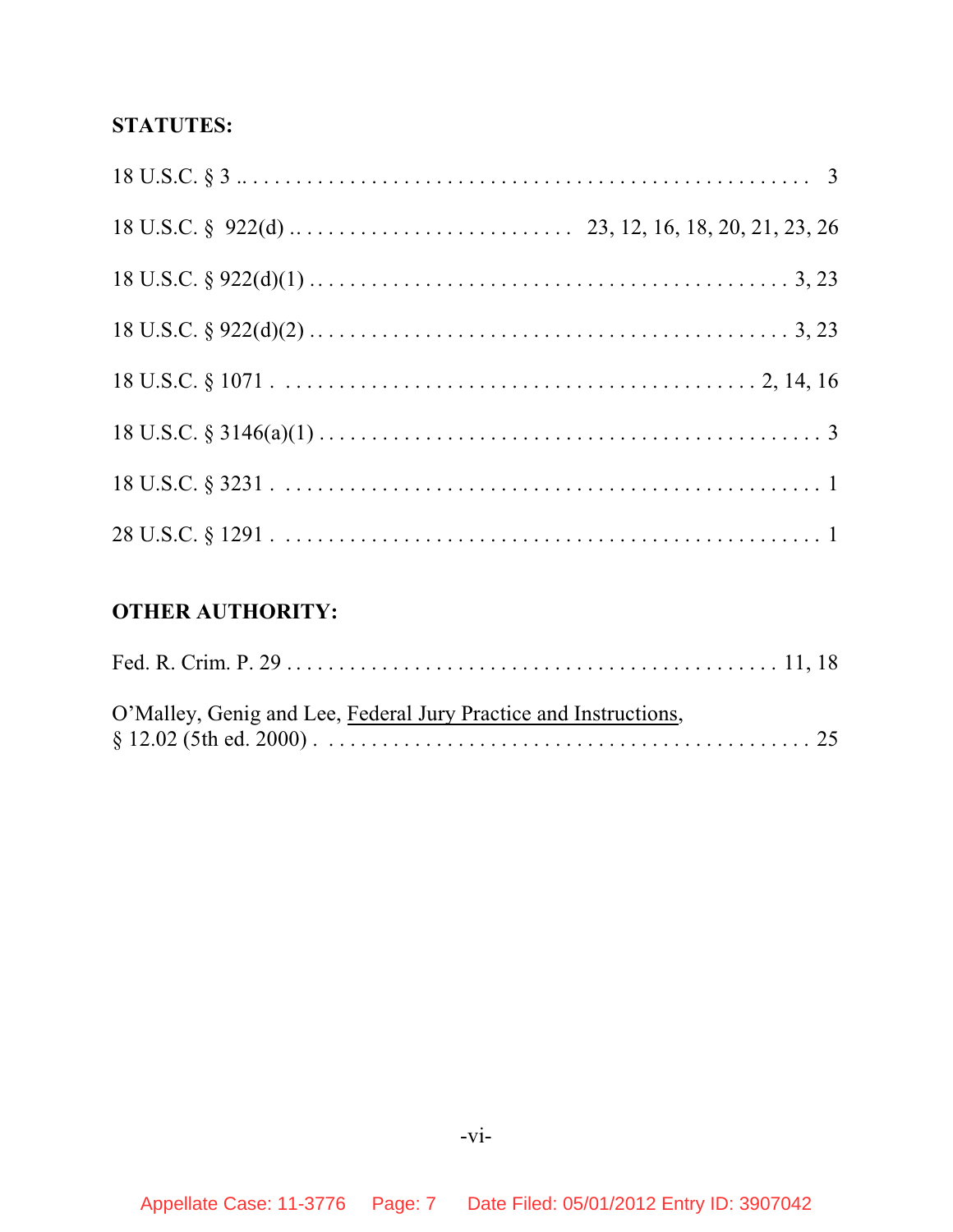## **JURISDICTIONAL STATEMENT**

This is an appeal of a final judgment in a criminal case. The district court had original jurisdiction over Stegmeier's case pursuant to 18 U.S.C. § 3231. The district court's written judgment and commitment was entered on December 7, 2011. Stegmeier filed a timely Notice of Appeal on December 16, 2011. This Court has jurisdiction over this appeal pursuant to 28 U.S.C. § 1291.

## **STATEMENT OF THE ISSUES**

# **I. WHETHER NO REASONABLE JUROR COULD HAVE FOUND STEGMEIER ACTED TO PREVENT KELLEY'S DISCOVERY AND ARREST.**

*United States v. Hayes*, 518 F.3d 989, 995 (8th Cir. 2008)

*United States v. Erdman*, 953 F.2d 387 (8th Cir. 1992)

*United States v. White*, No. 11-2049, 2012 WL 1123843 (8th Cir. April 5, 2012)

## **II. WHETHER NO REASONABLE JURORCOULDHAVE FOUNDTHAT STEGMEIER "DISPOSED" OF A FIREARM TO KELLEY.**

*Huddleston v. United States*, 415 U.S. 814, 924 S. Ct. 1262 (1974)

*United States v. Monteleone*, 77 F.3d 1086 (8th Cir. 1996)

*United States v. Perez*, 663 F.3d 387 (8th Cir. 2011)

-1-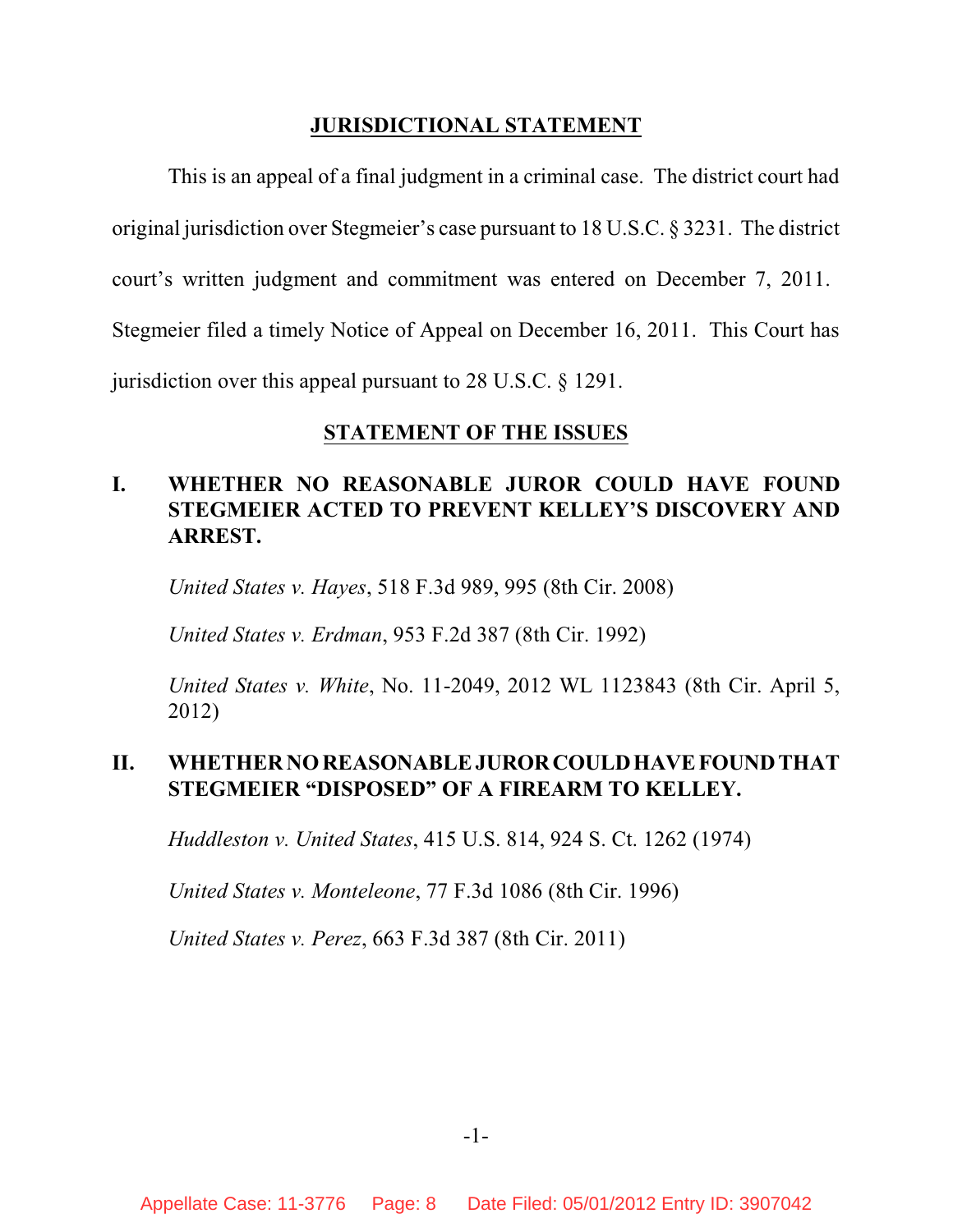## **III. WHETHER STEGMEIER'S FIREARM CONVICTION VIOLATED THE SECOND AMENDMENT OF THE CONSTITUTION.**

*District of Columbia v. Heller*, 554 U.S. 570, 128 S.Ct. 2783 (2008)

*United States v. Huet*, 665 F.3d 588 (3d Cir. 2012)

*United States v. Bena*, 664 F.3d 1180 (8th Cir. 2011)

# **IV. WHETHER THE DISTRICT COURT ABUSED ITS DISCRETION BY USING A SPECIAL VERDICT FORM TO DISTINGUISH BETWEEN THE TWO SUBSECTIONS OF 18 U.S.C. § 922(d) WITH WHICH STEGMEIER WAS CHARGED.**

*United States v. Lamoreaux*, 422 F.3d 750 (8th Cir. 2005)

*United States v. Ryan*, 9 F.3d 660 (8th Cir. 1993)

*United States v. Reed*, 147 F.3d 1178 (9th Cir. 1998)

# **V. WHETHER THE DISTRICT COURT ABUSED ITS DISCRETION BY INSTRUCTING THE JURY THAT IT MUST BASE ITS VERDICT ON THE EVIDENCE AND MUST FIND GUILT IF THE ELEMENTS OF AN OFFENSE WERE PROVED BEYOND A REASONABLE DOUBT.**

*United States v. Rubashkin,* 655 F.3d 849 (8th Cir. 2011)

*United States v. Horsman*, 114 F.3d 822 (8th Cir. 1997)

*United States v. Kroh*, 915 F.2d 335 (8th Cir. 1990)

### **STATEMENT OF THE CASE**

On April 6, 2011, Stegmeier was indicted on three counts all relating to

Thomas Kelley, another federal criminal defendant. Stegmeier's charges included

harboring a fugitive pursuant to 18 U.S.C. § 1071, being an accessory-after-the-fact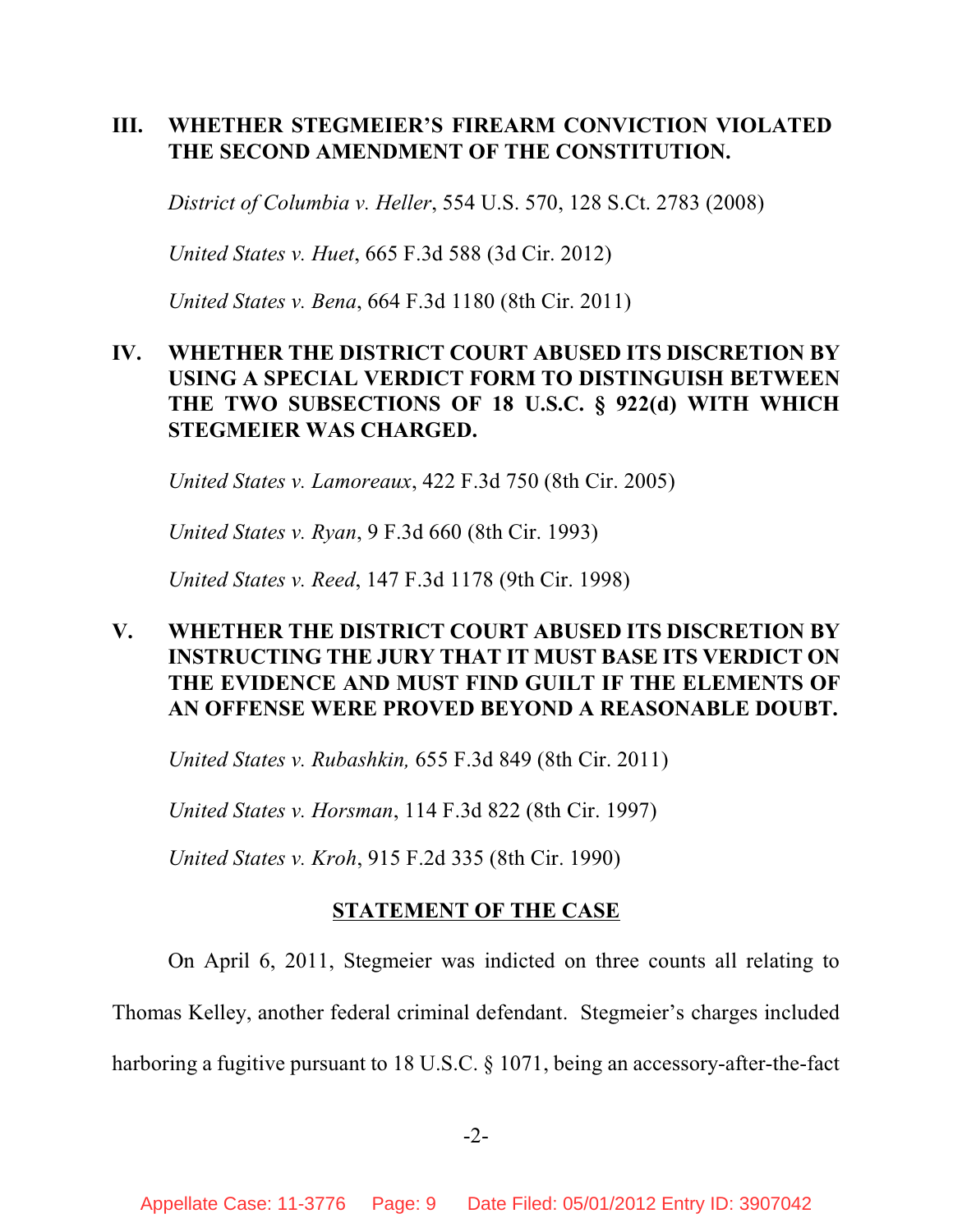to Kelley's failure to appear in violation of 18 U.S.C. §§ 3 and 3146(a)(1), and providing a firearm to a prohibited person (Kelley) pursuant to 18 U.S.C. §§ 922(d)(1) and  $(d)(2)$ .<sup>1</sup> The accessory count was dismissed on October 4, 2011, upon the Government's motion. CR 41,  $46<sup>2</sup>$ 

Stegmeier's jury trial on the two remaining counts began on October 5, 2011. The jury found Stegmeier guilty on both counts, and he was sentenced on December 6, 2011, to twenty-four months in prison on each count, to be served concurrently. CR 70. The judgment and commitment was entered on December 7, 2011. CR 70.

Following his convictions, on October 21, 2011, Stegmeier filed a motion for acquittal on both counts, urging the same positions now taken in his appeal. CR 58. The district court denied the motion in a memorandum opinion that addressed each of Stegmeier's arguments. CR 66.

 $<sup>1</sup>$  These two subsections were alleged because Kelley was a prohibited person</sup> for two separate reasons: he was a convicted felon  $(\S 922(d)(1))$  and also a fugitive from justice  $(\S$  922(d)(2)).

<sup>&</sup>lt;sup>2</sup> The Government adopts Stegmeier's citation formula in that the trial transcript will be referred to as "Tr. Trans." followed by the appropriate page number. Docket entries in the Clerk's Record will be designated as "CR" followed by the pertinent entry number. The Appellant's Brief will be referred to as "AB" followed by the appropriate page number.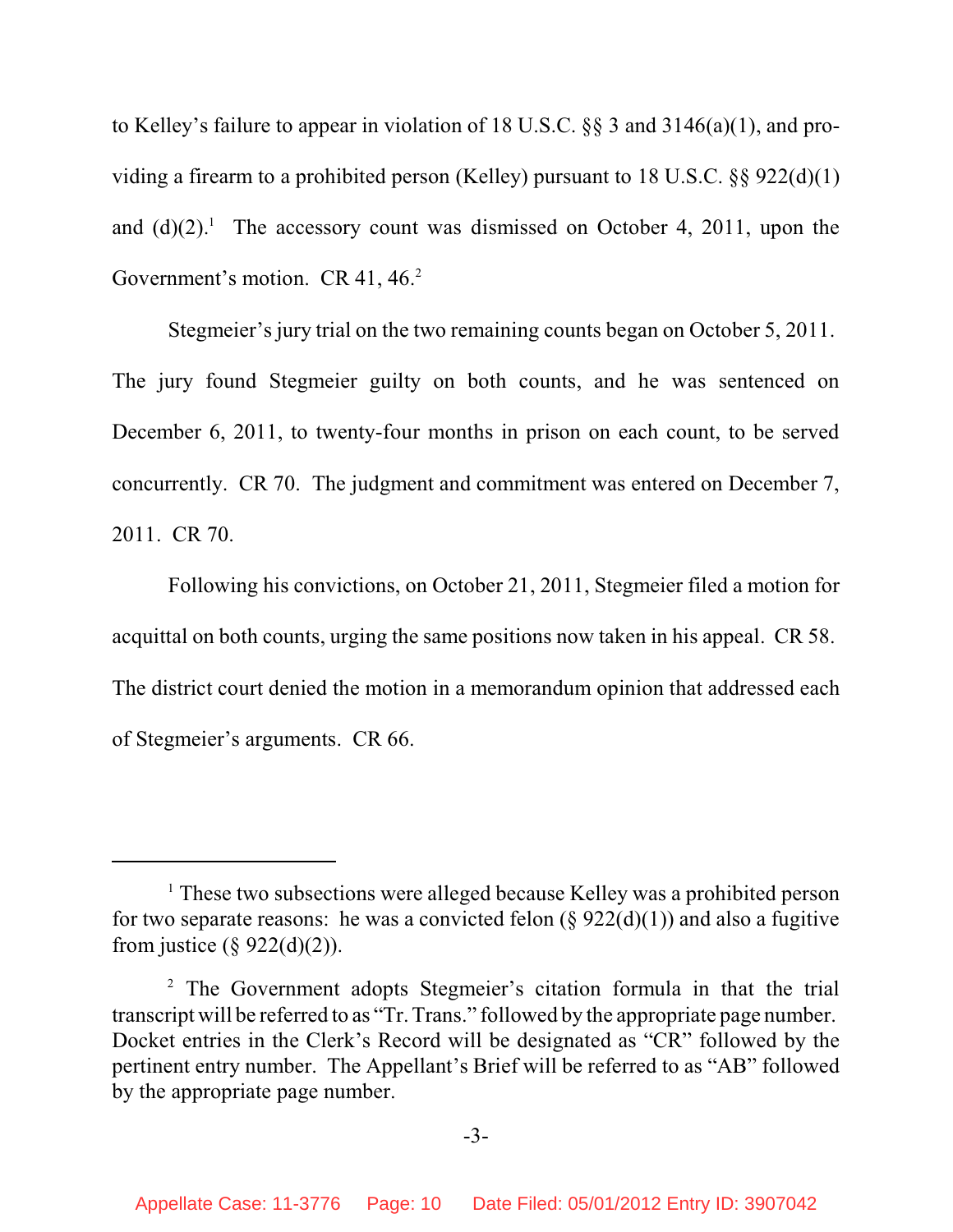#### **STATEMENT OF THE FACTS**

Thomas Kelley became a fugitive after he failed to appear at his sentencing following a jury's guilty verdicts on twenty-two tax and related financial crimes.<sup>3</sup> Kelley was a fugitive from August 23, 2010, until his arrest on December 22, 2010. Tr. Trans. 41, 52-53. When Kelley first went into hiding, he stayed at a farm near Letcher, South Dakota.<sup>4</sup> Tr. Trans. 126-127. In late September or early October 2010, Kelley ventured to Stegmeier's home in Tea, South Dakota. Tr. Trans. 129- 130.

Kelley was arrested in Wood Lake, Minnesota, following an anonymous tip that came in after he was posted on the Minnehaha County Most Wanted website. Tr. Trans. 48-51. Before his capture, Kelley had been living in a recreational vehicle ("RV") that was parked inside a snowed-in metal quonset shed near a grain elevator on which Stegmeier's company was working. Tr. Trans. 58, 61-62. The RV belonged to Stegmeier, and Stegmeier had been letting Kelley live in it, free of

-4-

<sup>&</sup>lt;sup>3</sup> Kelley's underlying case is *United States v. Kelley*, D.S.D., Case No. 4:08-cr-40173. He was also tried by a jury and convicted for his failure to appear. *See United States v. Kelley*, D.S.D., Case No. 4:10-cr-40100. Kelley's direct, consolidated appeal, No. 11-2660, is scheduled to be submitted to a panel of this Court on the briefs on May 14, 2012.

<sup>&</sup>lt;sup>4</sup> The owner of the Letcher farm is Theodore Nelson. In a separate prosecution, Nelson was also charged with harboring Kelley. He pled guilty, and on November 7, 2011, was sentenced to twelve months and one day in prison. *See United States v. Nelson*, D.S.D., Case No. 4:11-cr-40037.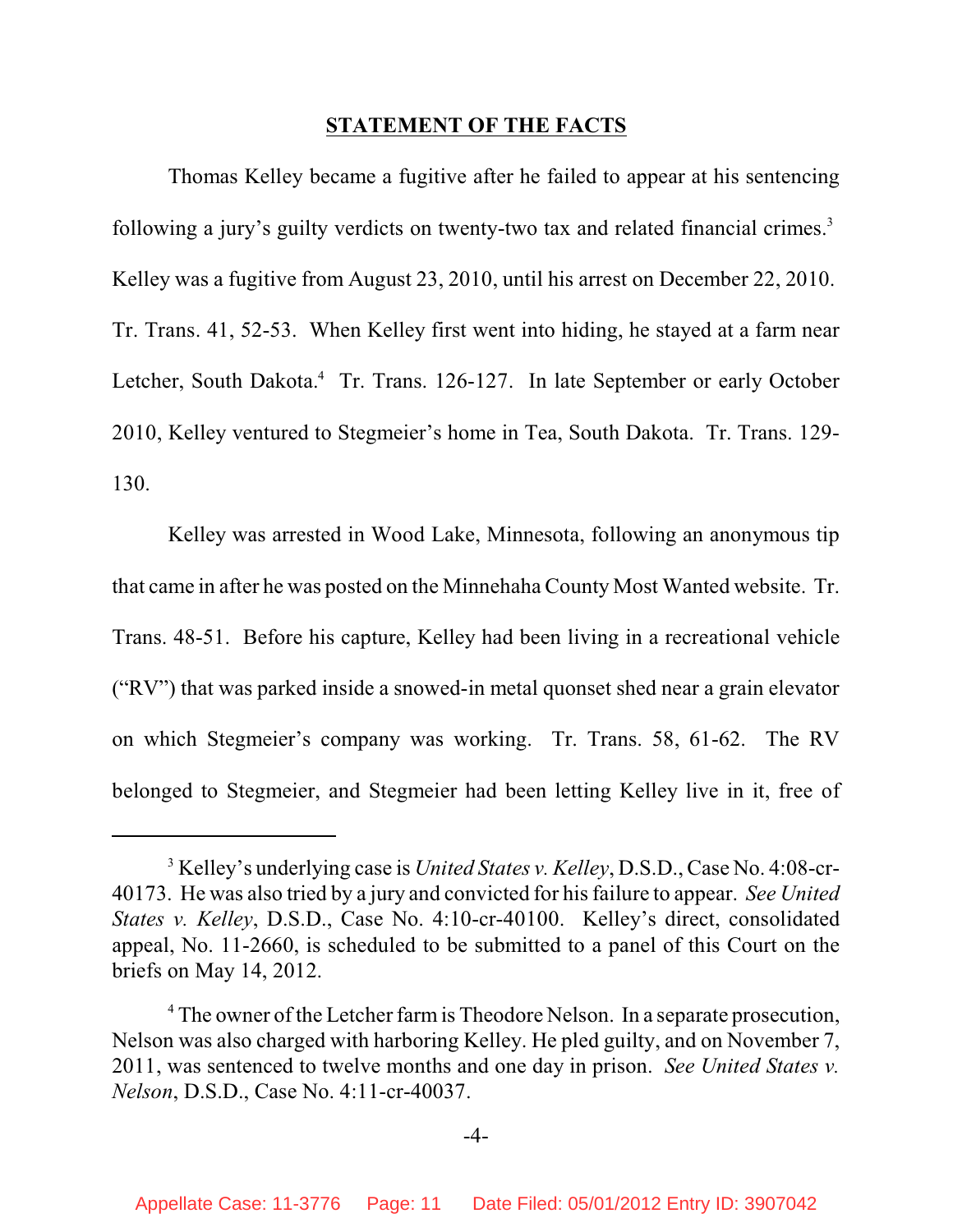charge, first outside his home in Tea, then later where it was found in Wood Lake. Tr. Trans. 61-62.

Kelleywas working for Stegmeier on the grain elevator project, but Kelley was being paid in cash, off the official payroll. Tr. Trans. 69, 333. The cash payments made to Kelley by Stegmeier's company took a circuitous route. First the company secretary would write out a check payable to "cash" on the company account. Tr. Trans. 292, 332. She would give that check to Stegmeier, and he would exchange it for cash which he would deliver to Kelley. Tr. Trans. 292-296, 332. This was unique to Kelley; other workers received checks written out payable directly to them. Tr. Trans. 294-299. The result was that no IRS notices, such as Forms W-2 or 1099, were generated reflecting that Kelley was working there, and no company checks bore Kelley's name. Tr. Trans. 294. This whole method for paying Kelley in cash, off the books, was directed by Stegmeier. Tr. Trans. 294.

Several witnesses testified that before Kelley was captured, Stegmeier made comments indicating he knew Kelley was a fugitive. David Gabel also worked for Stegmeier's company, and he worked alongside Stegmeier and Kelley on the Wood Lake grain elevator project. Gabel testified that he first learned Kelley was a fugitive during a meeting in Stegmeier's home office before Kelley was captured. Tr. Trans. 164. Stegmeier was seated facing a computer monitor, and he stated to Gabel and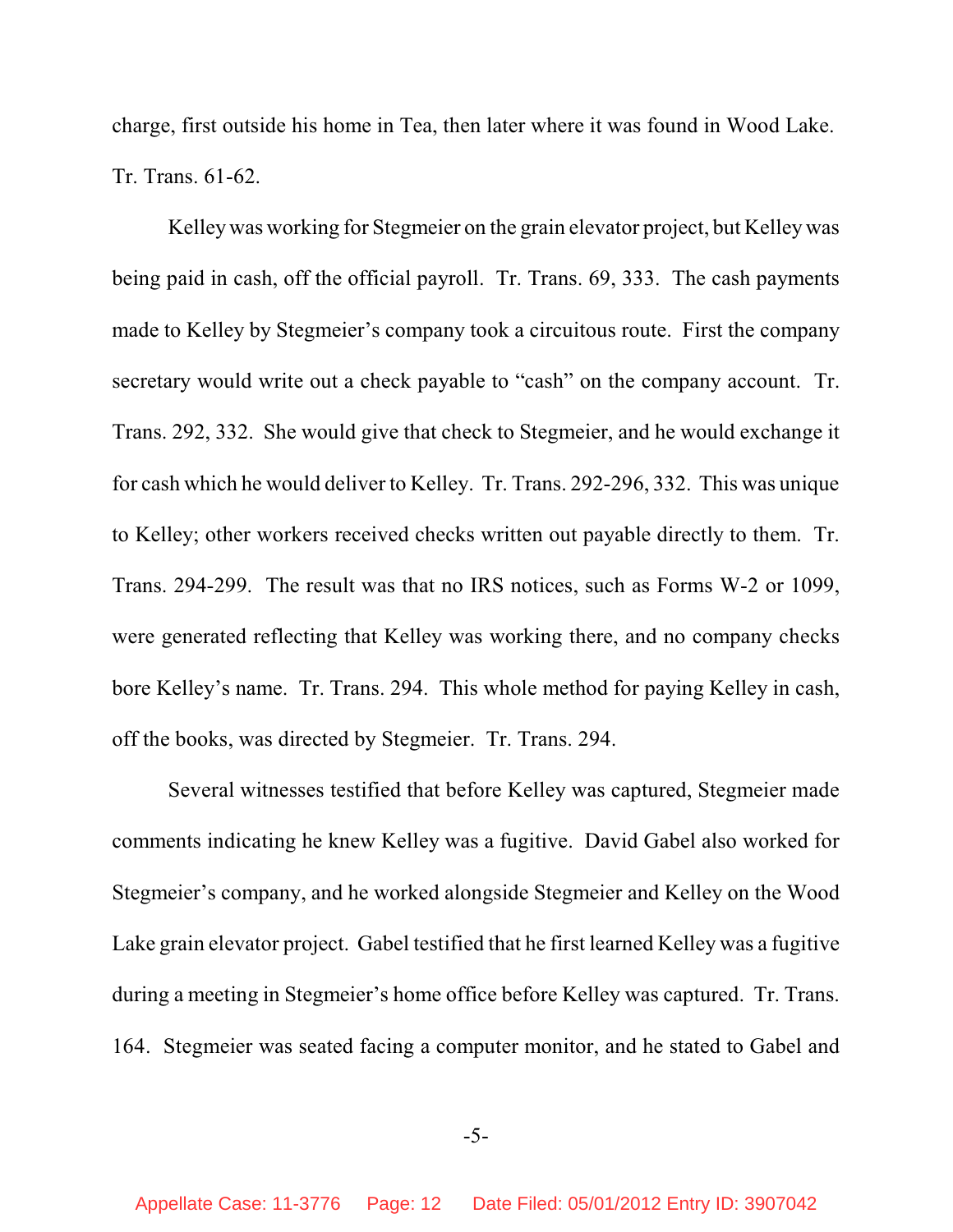another man, "Tom Kelley is No. 2 on the Minnehaha County Most Wanted List." Tr. Trans. 164-65.

Gabel further testified that after Stegmeier was charged and released on bond, he and Stegmeier continued working together. Tr. Trans. 165-166. Once while the two were returning from the jobsite in Minnesota, Stegmeier told Gabel he was upset about being a federal criminal defendant, and he said to Gabel "[i]f I knew Tom Kelley was wanted, half the shop knew that Tom Kelley was wanted." He then turned to Gabel and asked "Did you know?" Tr. Trans. 166. Gabel testified that he responded "Yes, Bill. I knew because you told me." Tr. Trans. 166. When asked how Stegmeier responded to that, Gabel testified, "[w]e didn't talk anymore on the way home. We had no more to say." Tr. Trans. 166. Gabel was later asked if his response was a "conversation stopper." Tr. Trans. 184. He responded, "Yes. I was kind of pissed. I felt like he was trying to threaten me at that time." Tr. Trans. 184.

Barb Kelley, Thomas Kelley's wife, also testified as a Government witness. She admitted that while Kelley was staying with Stegmeier in Tea, she several times made the roughly one-hour drive from her home in Salem, South Dakota, to visit him there. Tr. Trans. 107. She testified that Kelley was not staying at home "[b]ecause he was on the run." Tr. Trans. 107. The U.S. Marshals Service and other federal and state law enforcement agents had been to her home looking for Kelley. Tr. Trans.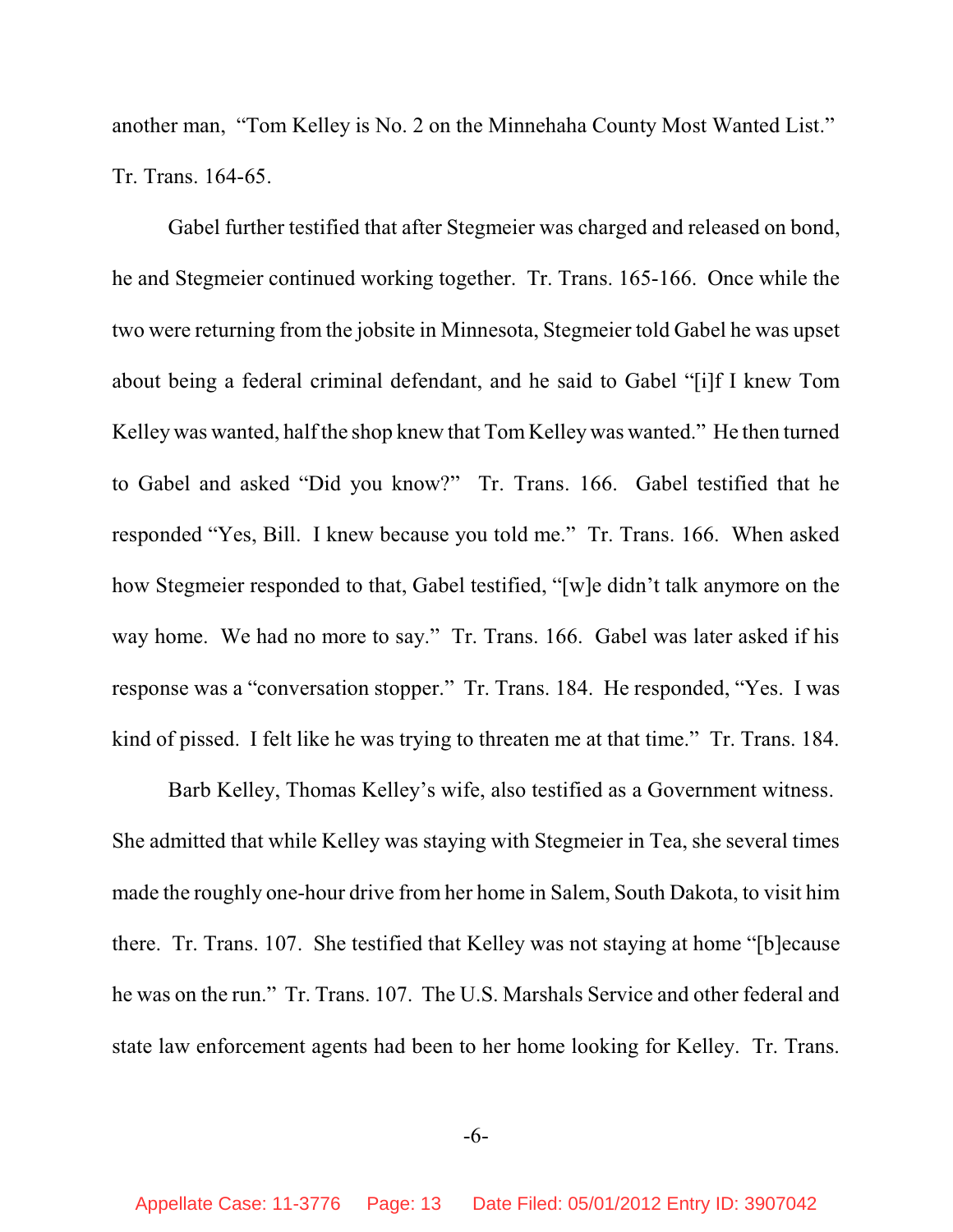107. One of those who came to her house looking for Kelley was the local county sheriff. Tr. Trans. 108. Barb Kelley testified that she and Kelley had known the sheriff for years, and his office is in a courthouse that "is kitty-corner across the street" from her house. Tr. Trans. 108. She stated, "I know you can see my house from his [office]." Tr. Trans. 108.

Barb Kelley further testified that when she visited Kelley at Stegmeier's, her husband's fugitive status "wasn't a secret," and was talked about openly. Tr. Trans. 144. She also stated that at one point when she was there, Stegmeier made the comment to her that "if anyone came looking for Tom, he had a place he could hide." Tr. Trans. 109. There was then the following exchange on the record:

| Prosecutor:  | So, in your presence and in Tom's presence, after<br>Tom Kelley was on the run, you heard Bill<br>Stegmeier say that he would hide him. Is that right? |
|--------------|--------------------------------------------------------------------------------------------------------------------------------------------------------|
| Barb Kelley: | Yes.                                                                                                                                                   |
| Prosecutor:  | Words are important here. Did he use the word<br>"hide"?                                                                                               |
| Barb Kelley: | Yes.                                                                                                                                                   |

Tr. Trans. 110.

Barb Kelley also testified that she discovered at one point that her husband was second on the Minnehaha County Most Wanted List. Tr. Trans. 116. She learned it from her husband, who was alerted to it by Stegmeier. Tr. Trans. 116. Barb Kelley

-7-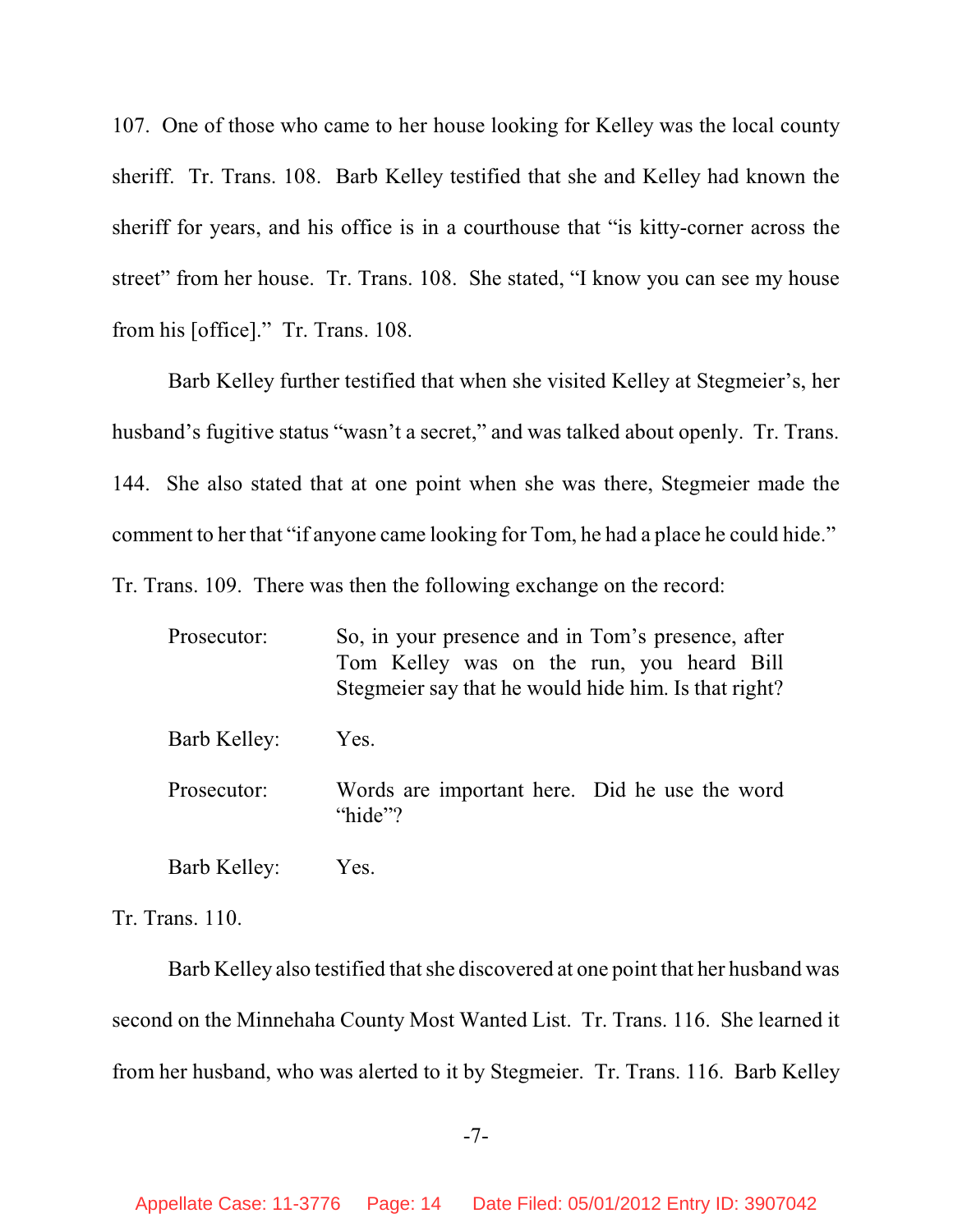then confirmed this was true by going onto the website herself, where she saw that he was indeed on the site, listed second. Tr. Trans. 116.<sup>5</sup>

Two law enforcement agents testified about the events leading up to and the December 22, 2010, capture of Kelley. They arrived in Wood Lake, Minnesota, in the early morning hours as part of a team of federal and state agents. Tr. Trans. 52- 53. They conducted surveillance before Kelley wasseen walking outside the quonset hut and arrested. Tr. Trans. 53. After the arrest, several agents remained on site (where Stegmeier's RV was parked) to collect evidence and interview some of the grain elevator employees. Tr. Trans. 57. At some point later that day, Stegmeier arrived at the job site, apparently unaware that Kelley had been apprehended. Tr. Trans. 57-61.

The agents first asked Stegmeier questions intending to gain consent to search the RV. Stegmeier confirmed to the agents that it was his RV, that he was allowing Kelley to stay in it, that Kelley was not paying rent of any sort, and that Stegmeier was able to come and go in and out of the RV as he pleased. Tr. Trans. 62-63. After Stegmeier consented to the search, agents sought to locate a .357 handgun, after

 $<sup>5</sup>$  Jens Christensen was another worker for Stegmeier's company assigned to</sup> work alongside Kelley on the Wood Lake grain elevator project. Christensen testified that, at one point while they ate lunch together during the project, Stegmeier said to him in reference to Kelley, "[h]e's the most wanted man." Tr. Trans. 147-48; 159-60.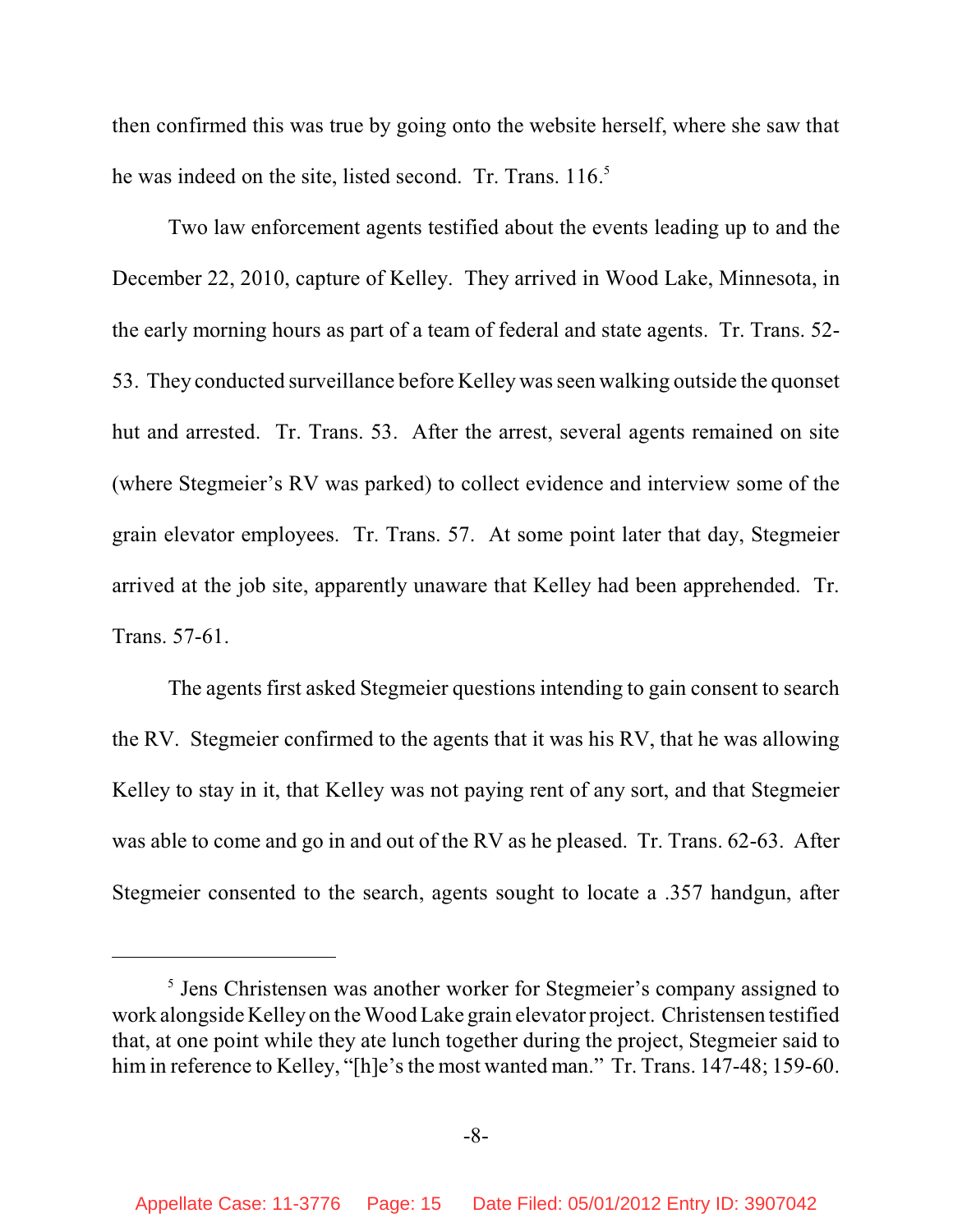Stegmeier admitted that there was a gun in the RV. Tr. Trans. 65. When the gun was not located in the place Stegmeier thought it would be, Stegmeier stated he had told Kelley where it was, but Kelley "must have moved it." Tr. Trans. 65. The fully loaded gun was ultimately located in a compartment alongside the bed in the RV, next to Kelley's wallet. Tr. Trans. 65-66.

The agents testified about additional pre-indictment communications they had with Stegmeier, including two separate recorded interviews.<sup>6</sup> The recordings of those two interviews were introduced into evidence and ultimately played to the jury. Trial Exs. 11, 11A, 12, 12A; Tr. Trans. 222-229, 247-248. In those interviews, Stegmeier made various relevant statements, many of which were reiterated during his trial testimony, including the following:

- Kelley and Stegmeier had known each other since meeting on or around July 4, 2004. Tr. Trans. 371-372.
- Kelley had worked previously for Stegmeier in May 2008 until about January 2009. Tr. Trans. 375, 377.
- During that period when Kelley was first working for him, Stegmeier learned Kelley was under federal indictment. Tr. Trans. 377. He learned it from another employee who showed him a December 13, 2008, newspaper article about the indictment. Tr. Trans. 378, 422.

<sup>&</sup>lt;sup>6</sup> The first interview was conducted on scene in Stegmeier's truck in Wood Lake, Minnesota, on December 22, 2010, just after the agents had finished the consent search of the RV. It was audio recorded. Tr. Trans. 221-222. The second interview was conducted at the FBI offices in Sioux Falls, South Dakota, on January 14, 2011. It was video and audio recorded. Tr. Trans. 227-228.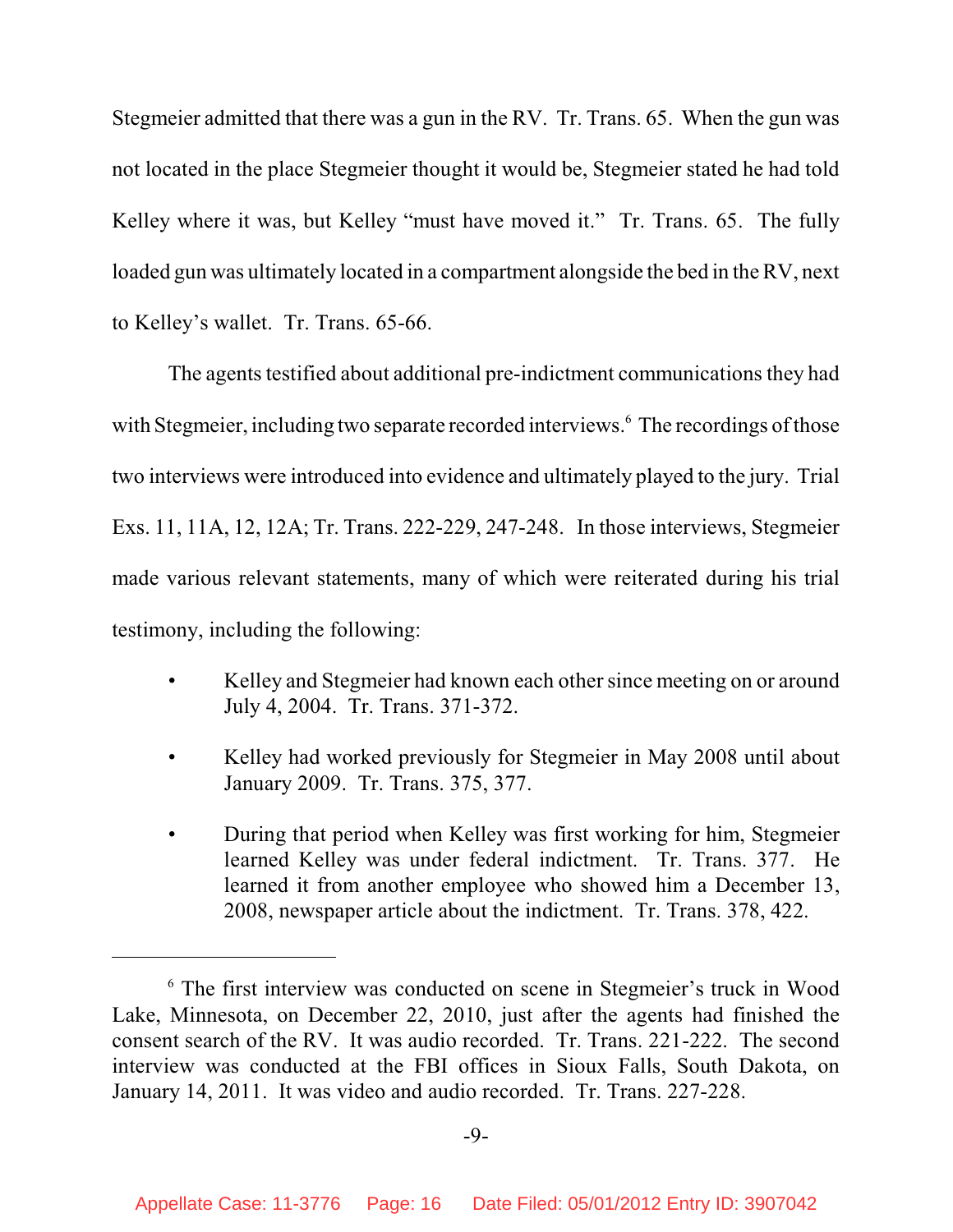- During that 2008-2009 stint working for Stegmeier, Kelley was paid with company payroll checks made payable directly to him. Tr. Trans. 376, 423.
- Before Kelley's capture, Stegmeier allowed Kelley to have full use of his RV, first at his house in Tea, South Dakota, then later where it was located in the metal quonset building in Wood Lake, Minnesota. Tr. Trans. 422-423.
- Stegmeier was aware that Kelley was using an alias, "George," at least with some people at the Wood Lake, Minnesota, job site. Tr. Trans. 423-424.
- Stegmeier and Kelley stayed overnight together at times in the RV in Wood Lake, Minnesota. Tr. Trans. 426.
- When Stegmeier first showed Kelley around the RV, Stegmeier told Kelley that there was a gun inside, and where precisely it was. He did not remove the gun from the RV before letting Kelley have full use of it, gun included. Tr. Trans. 431-432.
- Stegmeier did not restrict Kelley fromany compartments within the RV. Tr. Trans. 431-432.

Stegmeier's trial began October 5, 2011, and concluded October 7, 2011, when the jury returned guilty verdicts as to each of the counts presented to them. Tr. Trans. 501-502. Stegmeier moved for acquittal at the end of the second trial day, arguing that the facts failed to support the Government's theory that Stegmeier disposed of the gun to Kelley. Tr. Trans. 408. The district court denied the motion. Tr. Trans. 410. Stegmeier objected to the district court's proposed jury instructions 3 and 21, urging that they should be revised to eliminate or revise portions that instructed the jury that it would violate their sworn legal duty to base a verdict on non-evidence, and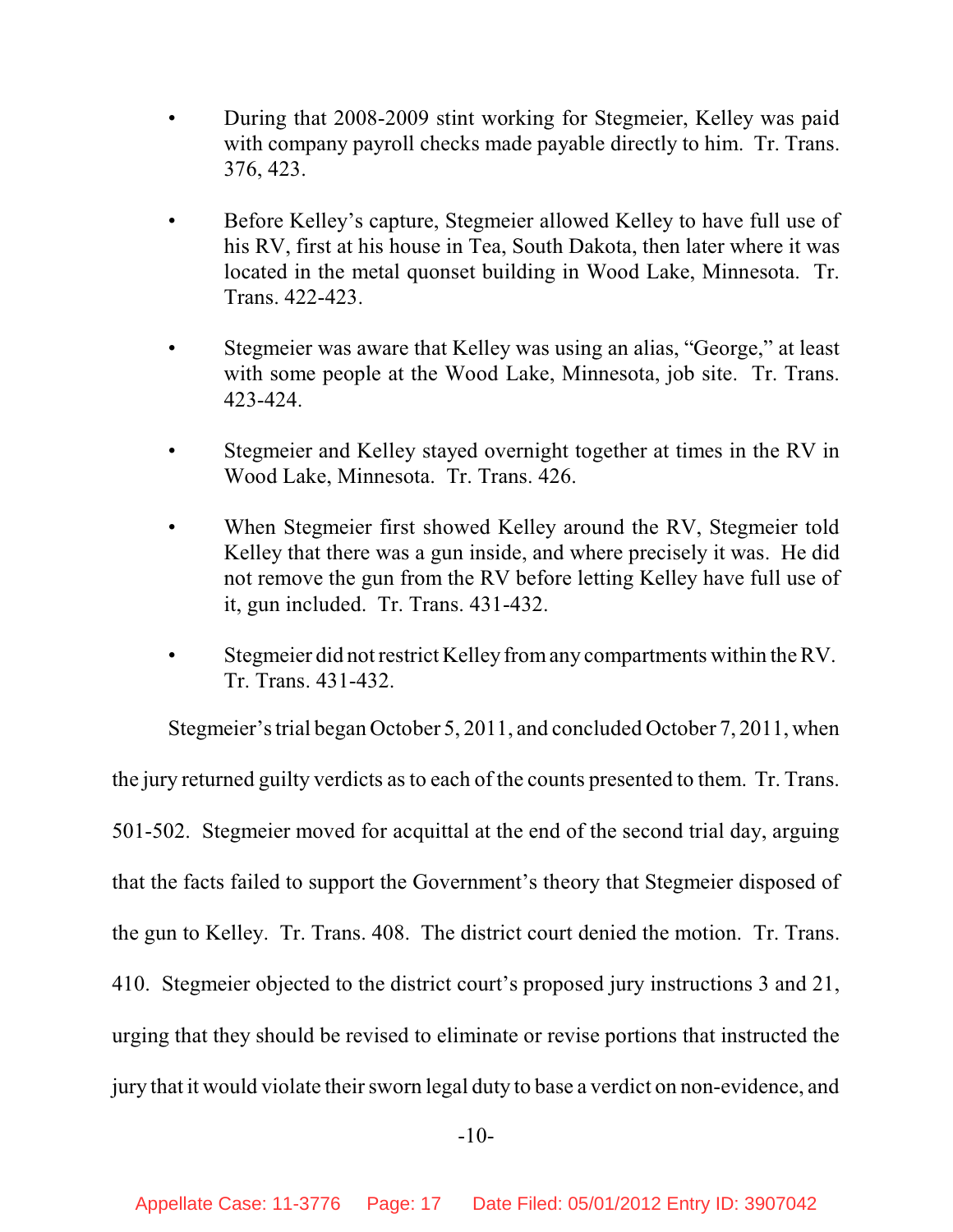that they "must find" Stegmeier guilty if the elements were proven beyond a reasonable doubt, respectively. Tr. Trans. 449, 451. These objections were denied, and these are the two instructions Stegmeier now focuses upon in his appeal (for the same reasons). Tr. Trans. 449, 451. Stegmeier also objected to the use of a special verdict form. Tr. Trans. 451-453.

Following trial, on October 21, 2011, Stegmeier filed a motion for judgment of acquittal pursuant to Fed. R. Crim. P. 29. CR 58. He again objected to the use of a special verdict form, and he also made essentially the same sufficiency-of-evidence arguments that he now makes on appeal (that the Government failed to prove Stegmeier prevented Kelley's detection and arrest, and that he did not dispose of the firearm to Kelley). Finally, Stegmeier also claimed, as he doesin this appeal, that his firearm conviction under these facts violates his Second Amendment rights. CR 58 at 7-8. The district court denied the motion for acquittal in a memorandum and opinion order entered December 2, 2011. CR 66. Stegmeier was sentenced on December 6, 2011, to 24 months' imprisonment on each count, to be served concurrently.

#### **SUMMARY OF THE ARGUMENT**

Stegmeier's appeal presents no novel or difficult issues. There was substantial evidence – both circumstantial and direct – that Stegmeier knew Kelley was a fugitive and a felon, and he intended to prevent Kelley's discovery and arrest. He provided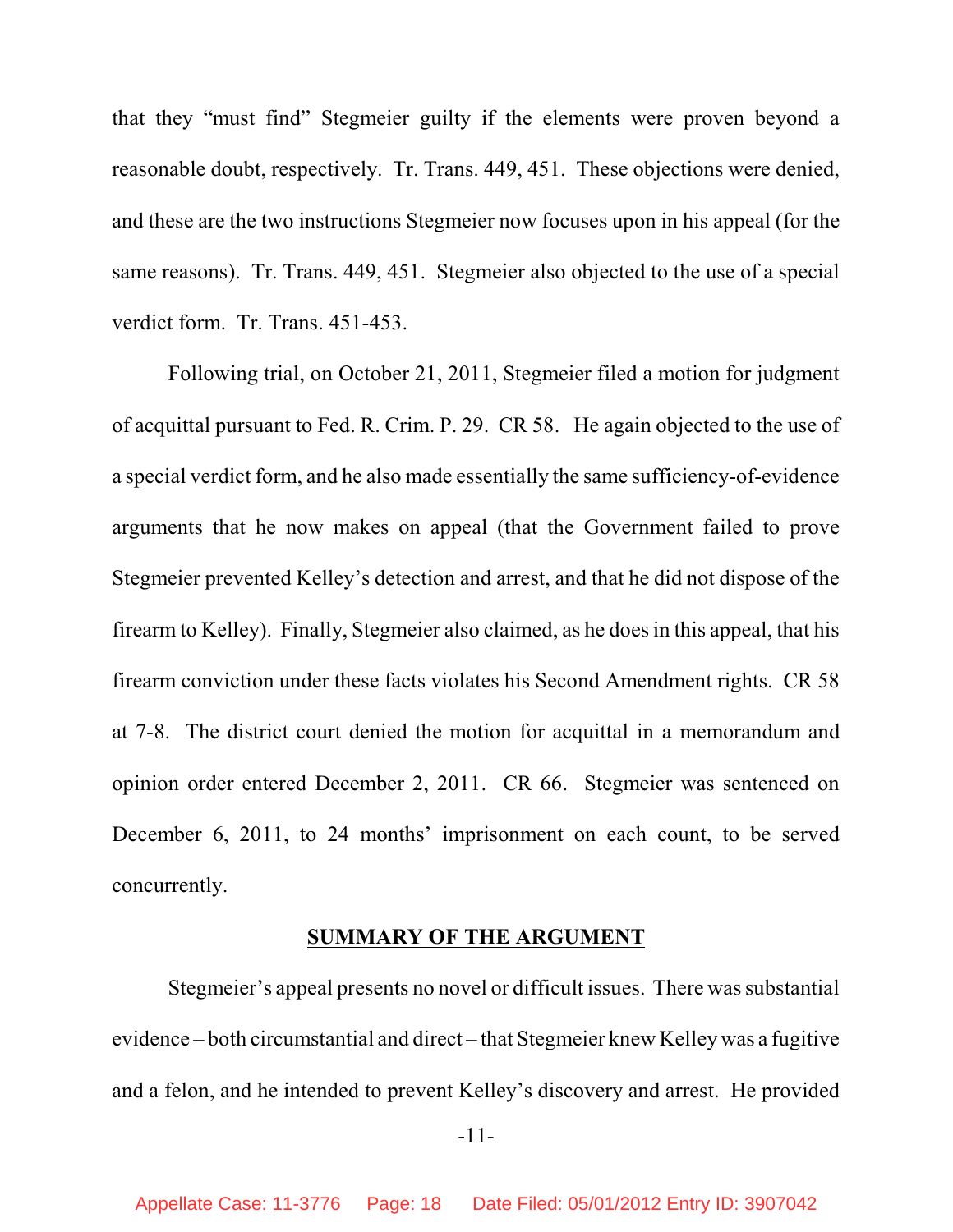Kelley an RV in which to live, a job in another state, cash wages rather than payments that would create a paper trail, and a fully loaded .357 revolver. Stegmeier also told several people he knew Kelley was a fugitive and even admitted to Kelley's wife that he was prepared to "hide" Kelley.

The evidence was likewise sufficient to sustain Stegmeier's conviction for disposing of a firearm to Kelley. Stegmeier admitted he gave Kelley unfettered access to everything in the RV, including a loaded revolver, the location of which he specifically told Kelley about when he gave himdominion over the RV. When agents could not locate the gun during a search of the RV, Stegmeier told them Kelley must have moved it. The handgun was eventually found alongside Kelley's bed near his wallet.

The conviction for providing Kelley with the firearm does not implicate Second Amendment concerns. Stegmeier was not using the gun to protect his home, and the Second Amendment does not protect a person's efforts to provide a firearm to another person. The application of 18 U.S.C. § 922(d) here is in keeping with the longstanding prohibitions upon an individual's right to possess firearms.

The use of a special verdict form was appropriate here given that one count contained two equally sufficient theories of conviction. The district court's interrogatories ensured unanimity in the jury's verdicts and did not constitute an abuse of discretion.

#### -12-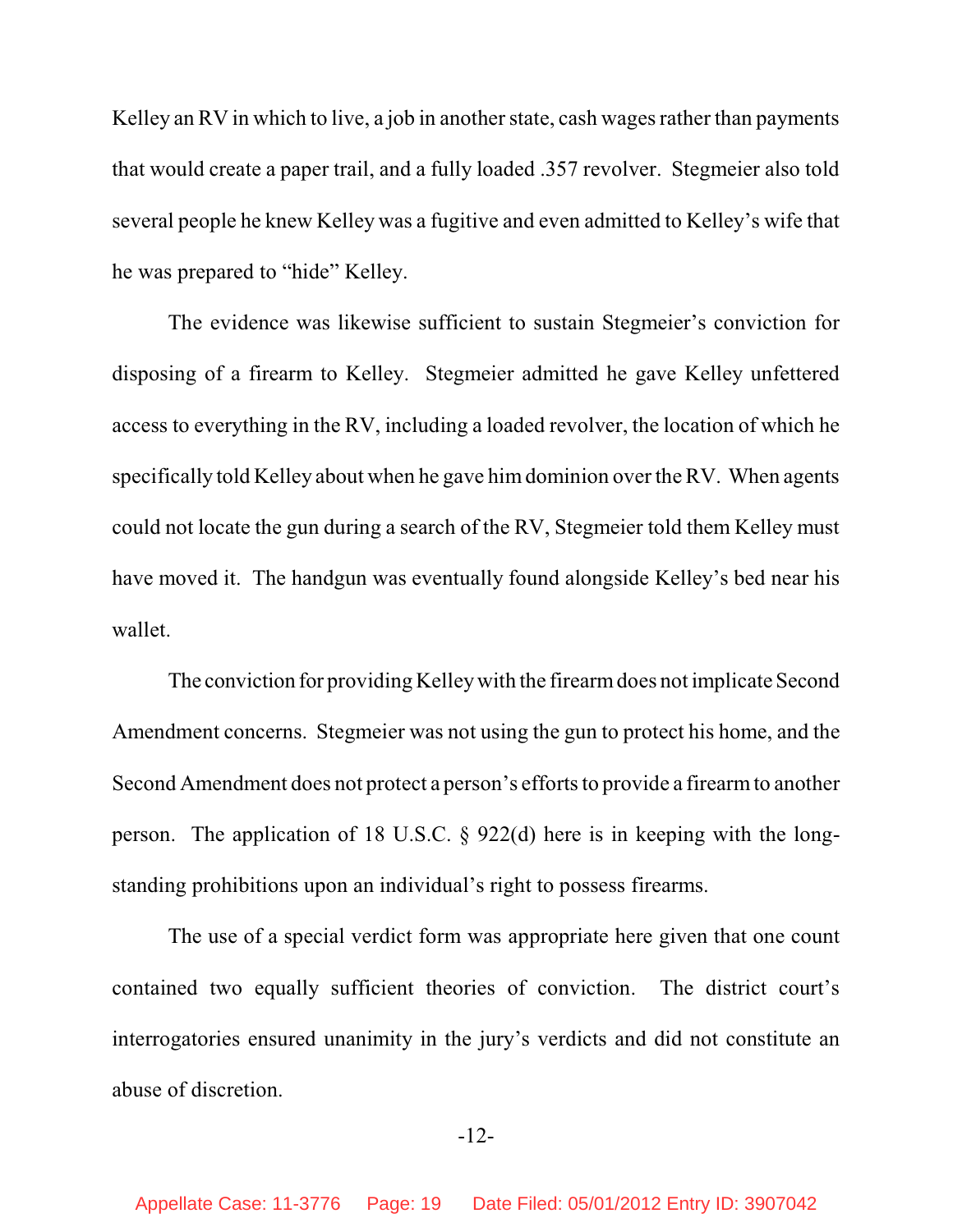Finally, the district court did not abuse its discretion when instructing the jury.

The instructions accurately stated the law.

## **ARGUMENT**

# **I. THERE WAS AMPLE EVIDENCE THATSTEGMEIER KNOWINGLY ACTED TO PREVENTED THOMAS KELLEY'S APPREHENSION AND ARREST.**

## A. Standard of review.

When reviewing the denial of a motion for judgment of acquittal based upon

insufficient evidence, this Court

must review the evidence "in the light most favorable to the government, resolving evidentiary conflicts in favor ofthe government, and accepting all reasonable inferences drawn from the evidence that supports the jury's verdict."

*United States v. Abfalter*, 340 F.3d 646, 654-55 (8thCir. 2003) (quoting *United States*

*v. Erdman*, 953 F.2d 387, 389 (8th Cir. 1992). "Th[is] standard of review is . . . a

strict one, and a jury's verdict will not be lightly overturned." *United States v. Parker*,

364 F.3d 934, 943 (8th Cir. 2004). This Court will reverse a conviction "only if no

reasonable juror could have found the defendant guilty beyond a reasonable doubt."

*United States v. Vazquez-Garcia*, 340 F.3d 632, 636 (8th Cir. 2003).

B. The evidence here was sufficient to sustain Stegmeier's conviction for harboring Kelley.

To convict a defendant of harboring a fugitive, the Government must prove beyond a reasonable doubt that "(1) the defendant had specific knowledge that a

-13-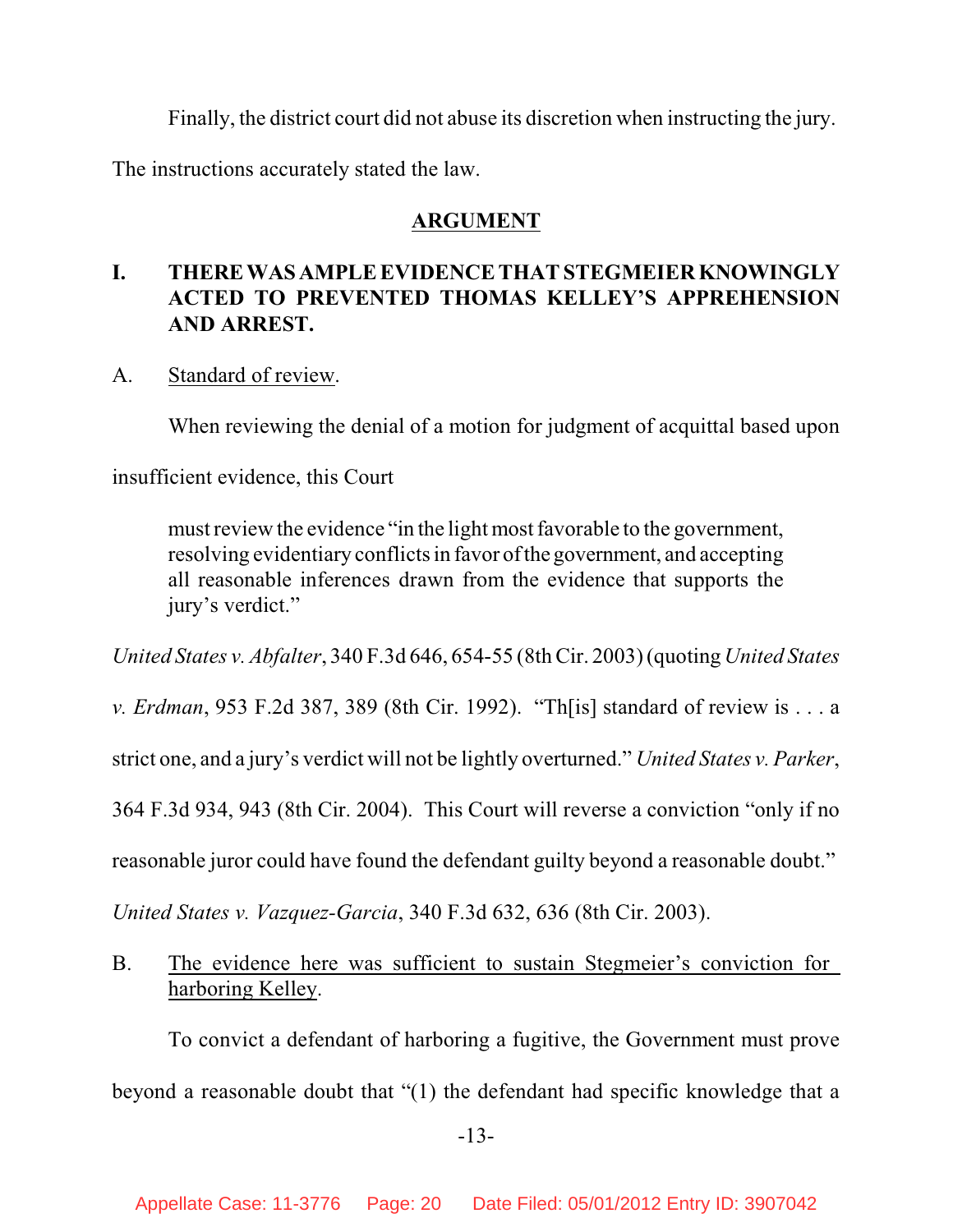federal warrant had been issued for the person's arrest, (2) the defendant harbored or concealed the person for whom the arrest warrant had been issued, and (3) the defendant intended to prevent the person's discovery and arrest." *United States v. Hayes*, 518 F.3d 989, 995 (8th Cir. 2008) citing *United States v. Hash*, 688 F.2d 49 (8th Cir. 1982) (per curiam). *See also* 18 U.S.C. § 1071. Stegmeier's focus on appeal is on the final element.

There was ample evidence, both direct and circumstantial, that Stegmeier intended to prevent Kelley's discovery and arrest. Stegmeier gave Kelley a place to stay, away from his residence where the authorities had been looking for him. Tr. Trans. 61-62; 107-108, *see United States v. Udey*, 748 F.2d 1231, 1236 (8th Cir. 1984) (evidence sufficient for conviction in part because defendant let fugitive stay at his residence). Stegmeier provided Kelley with money, using a system whereby Kelley would be paid in cash, off the books and out of the records filed with the IRS, the lead agency in Kelley's case. Tr. Trans. 69, 292-299, 332. *See Erdman*, 953 F.2d at 390 (evidence of intent to prevent fugitive's discovery and arrest was, in part, helping fugitive convert checks to cash). The place where Stegmeier ultimately employed Kelley and allowed him to stay was a community in another state, hours away from where Kelley was being sought. Tr. Trans. 61-62. *See Erdman*, 953 F.2d at 390 (defendant also helped fugitive find employment). Even the RV where Kelley was ultimately found was hidden inside a snowed-in, metal shed. Tr. Trans. 58, 61-

-14-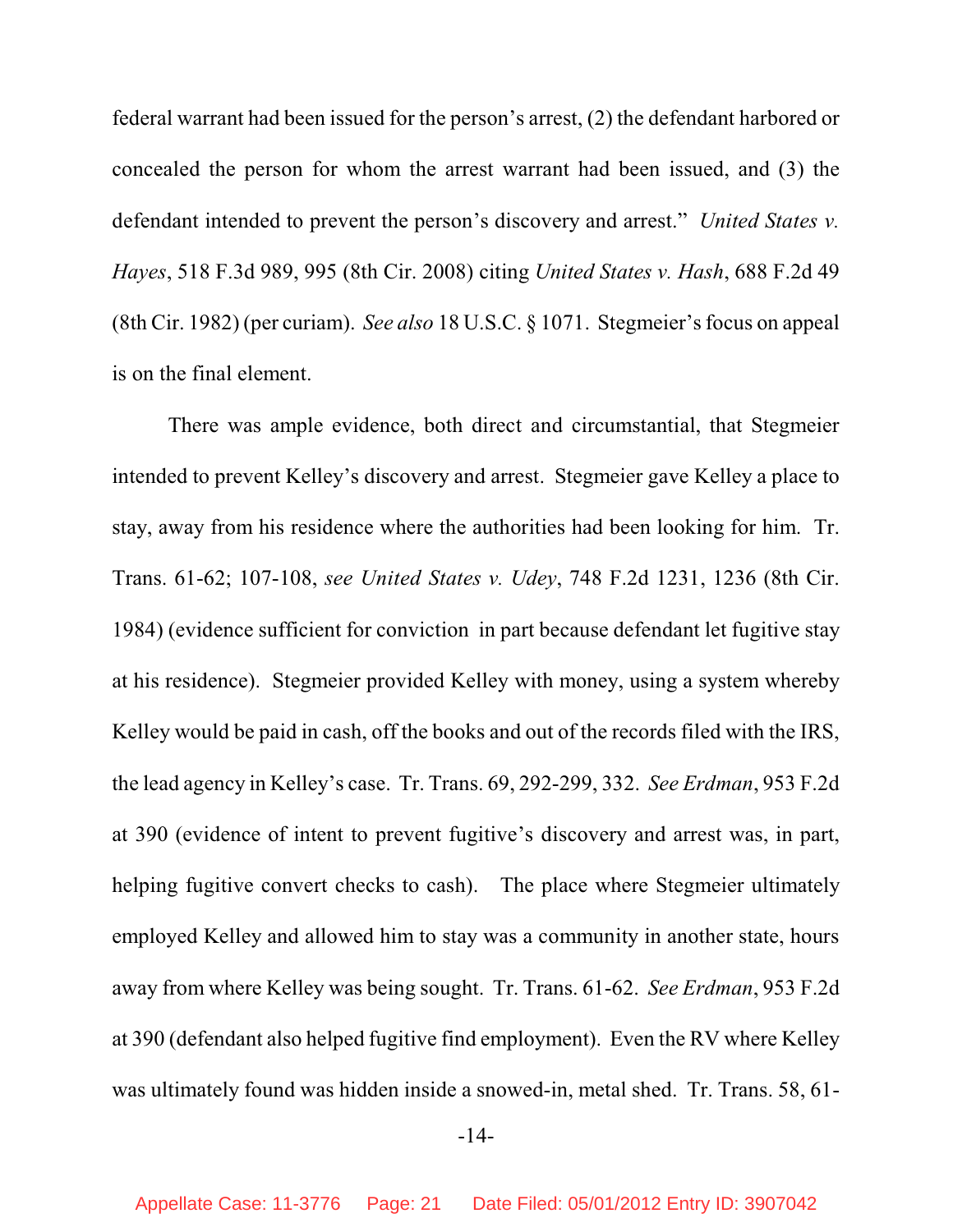62. And of course, when Stegmeier's loaded .357 was found in the RV, it was in a compartment right next to the bed where Kelley slept, just next to his wallet. Tr. Trans. 65-66. Stegmeier's actions contributed in whole or in large part to each of these undisputed facts, each of which helped or were intended to help Kelley evade capture.

When Stegmeier's actions are placed in the context of the ample additional evidence that he was fully aware of Kelley's fugitive status, the motivation for helping Kelley avoid capture becomes even more apparent. For instance, there was testimony that Stegmeier knew full well that Kelley was listed on the Minnehaha County Most Wanted list (Tr. Trans. 116, 147-148, 159-160, 164-165), that Kelley went to stay with Stegmeier "because he was on the run" (Tr. Trans. 107), and that Stegmeier said that "he had a place [Kelley] could hide." Tr. Trans. 109. *See Udey*, 748 F.2d at 1236 (evidence sufficient for conviction included discussions about fugitive's "most wanted" posters).

Although Stegmeier may well disagree with the jury's apparent credibility determinations as to some of this testimony, that disagreement is not a matter for appellate review. *See, i.e., United States v. White*, No. 11-2049, 2012 WL 1123843, at \*2 (8th Cir. April 5, 2012), quoting *United States v. McKay*, 431 F.3d 1085, 1094 (8th Cir. 2005) ("Attacks on the sufficiency of the evidence that call upon this court to scrutinize the credibility of witnesses are generally not an appropriate ground for

-15-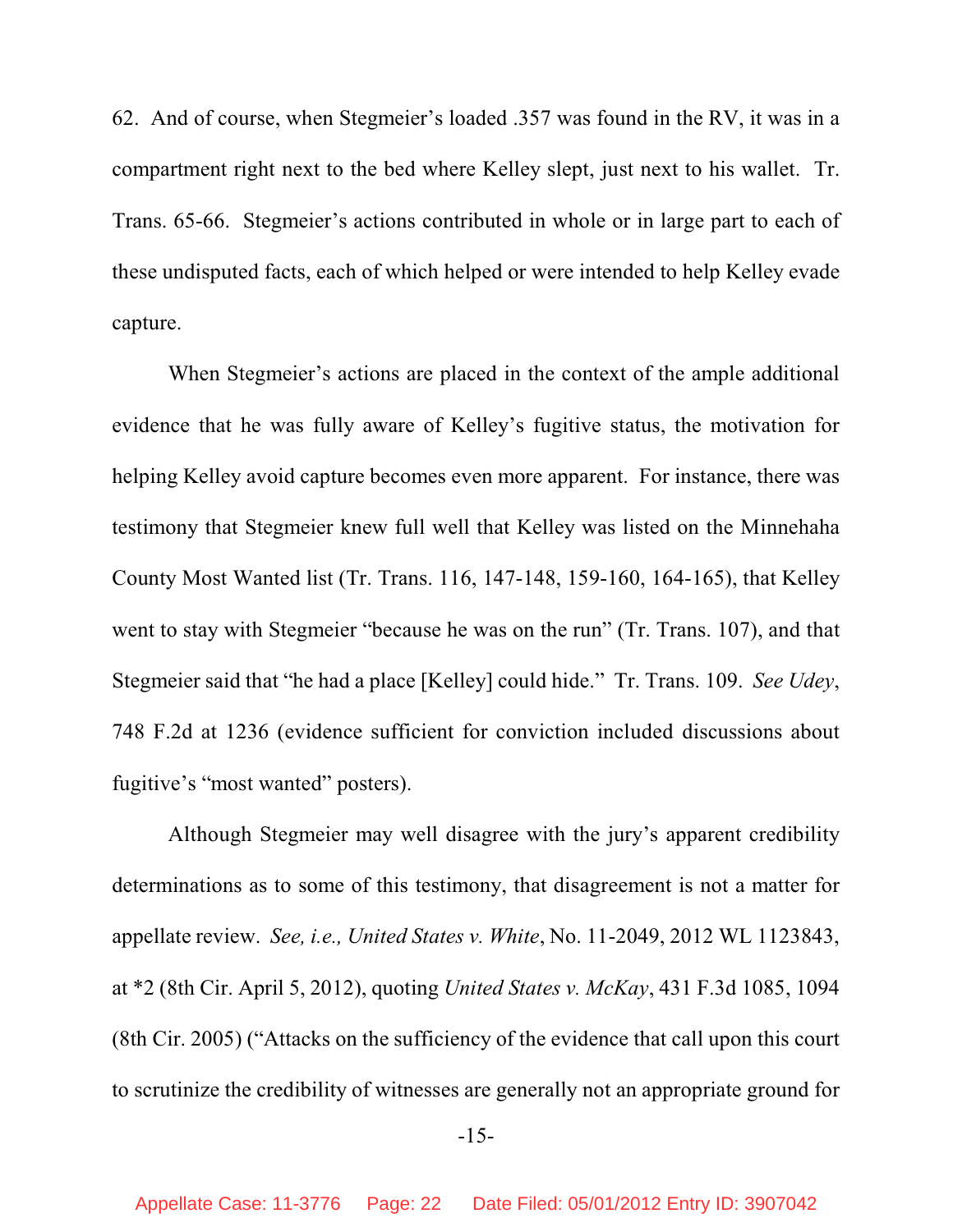reversal."). The jurors did not act unreasonably when they found Stegmeier guilty beyond a reasonable doubt of knowingly concealing Kelley from arrest, and his conviction under 18 U.S.C. § 1071 should be affirmed.

### **II. THE GOVERNMENT MET ITS BURDEN TO PROVE STEGMEIER "DISPOSED" OF A FIREARM TO A PROHIBITED PERSON.**

#### A. Standard of review.

Again, when reviewing the sufficiency of evidence, this Court will reverse a conviction "only if no reasonable juror could have found the defendant guilty beyond a reasonable doubt." *United States v. Vazquez-Garcia*, 340 F.3d 632, 636 (8th Cir. 2003).

### B. This case involves a straightforward application of the statute.

There was nothing incorrect about the application of 18 U.S.C. § 922(d) to the facts here. The statute, in relevant part, reads "[i]t shall be unlawful for any person to sell or otherwise dispose of any firearm . . ." "[A] disposal occurs when a person 'comes into possession, control, or power of disposal of a firearm.'" *United States v. Monteleone*, 77 F.3d 1086, 1092 (8th Cir. 1996) quoting *Huddleston v. United States*, 415 U.S. 814, 823, 94 S. Ct. 1262, 1268 (1974).

It is well settled that "[p]ossession can be actual or constructive. Actual possession is the knowing, direct, and physical control over a thing. Constructive possession is established by proof that the defendant had control over the place where

#### -16-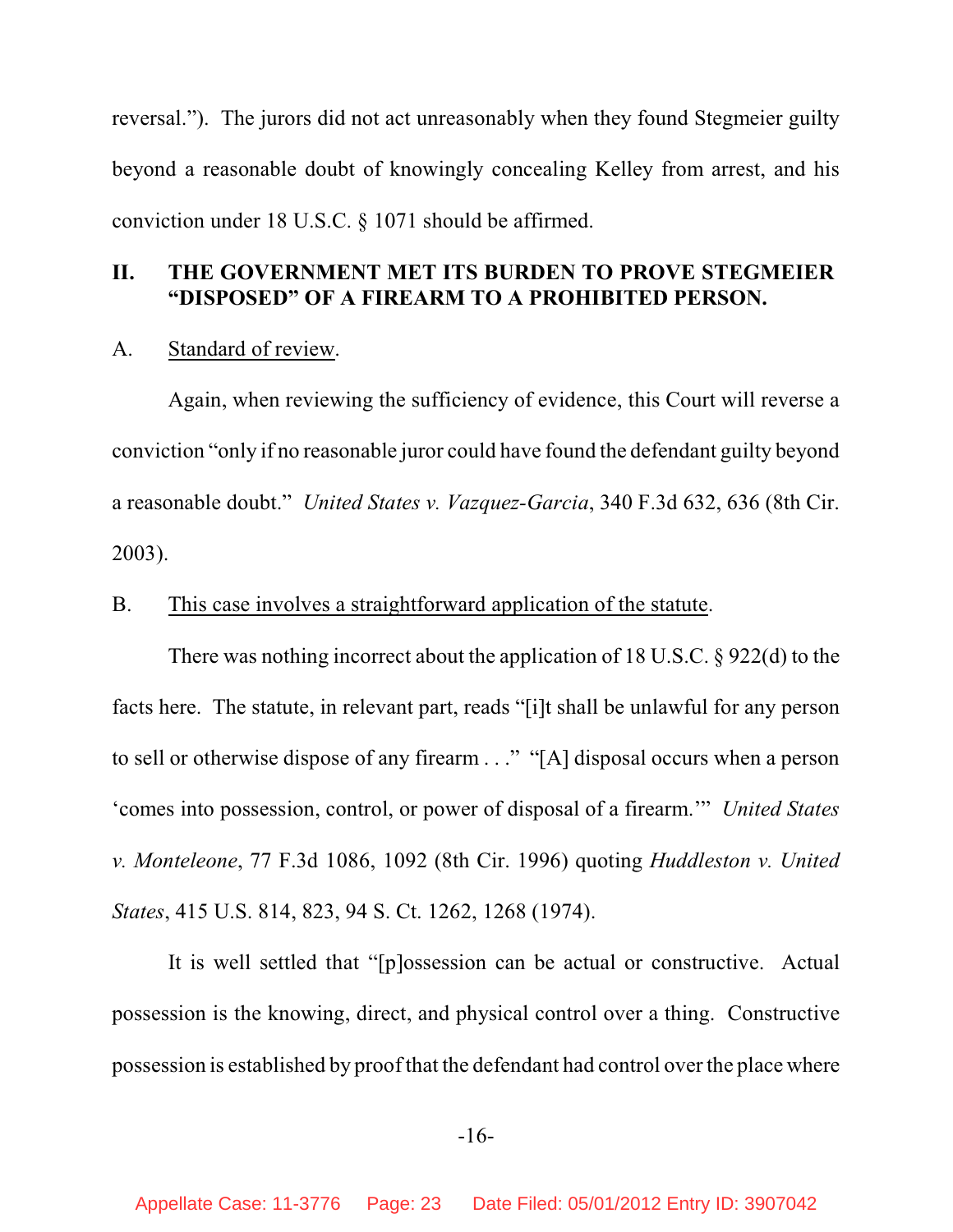the firearm was located, or control, ownership, or dominion over the firearm itself." *United States v. Perez*, 663 F.3d 387, 391 (8th Cir. 2011) (internal quotations omitted) (affirming sufficiency of evidence establishing defendant's constructive possession of a firearm). Furthermore, possession "may be based on circumstantial evidence which isintrinsically as probative as direct evidence." *Id.* at 391 (additional internal quotations omitted).

The facts support the jury's finding here. Stegmeier gave Kelley an RV to use freely. He placed no restrictions asto which compartments Kelley could or could not access. Tr. Trans. 431-432. Nothing in the RV was off limits to Kelley, and Stegmeier testified, in no uncertain terms, "[h]e could use everything." Tr. Trans. 432. One of those things in the RV was a loaded .357 revolver. Stegmeier told Kelley about it and where it was when he first let Kelley use the RV. Tr. Trans. 432. In other words, Kelley had full dominion and control over the place where the firearm was located, and, therefore, he constructively possessed the gun.

Stegmeier's reaction to the agents' efforts to locate the gun during the December 22, 2010, search of the RV illustrates Kelley's unfettered access and control over it. When agents could not immediately find the .357 revolver by searching the location where Stegmeier told them he had last seen it, he advised that Kelley "must have moved" the gun (Tr. Trans. 65) or that he "probably moved the gun." Tr. Trans. 206. As it turned out, the gun was located in a compartment next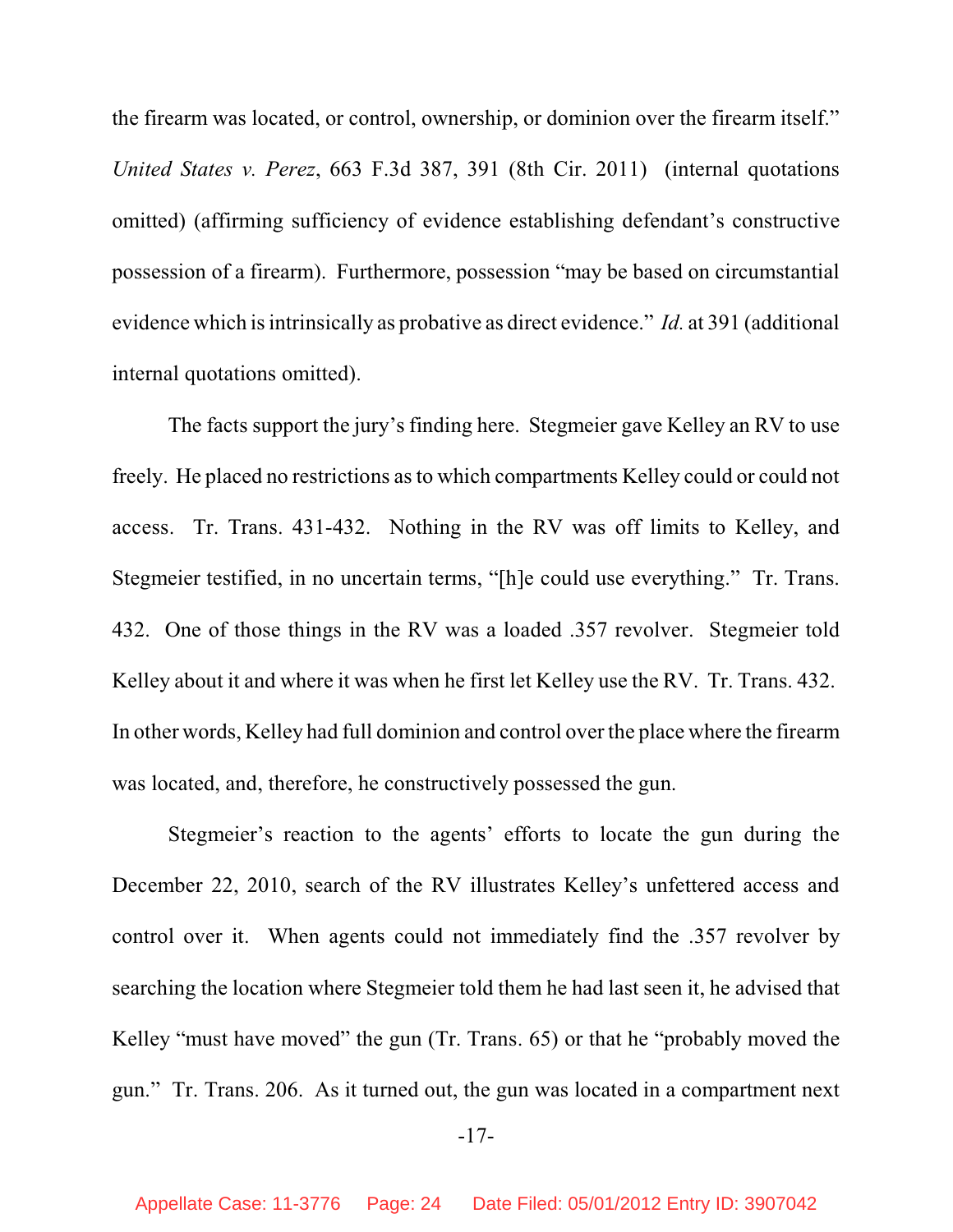to the bed where Kelley was sleeping, along with Kelley's wallet. Tr. Trans. 65-66. Given these facts, the jury could easily determine that Stegmeier intentionally disposed of the firearm to Kelley.

Stegmeier's claim that 18 U.S.C. § 922(d) does not amount to "host liability" for unwittingly allowing a prohibited person within an RV overlooks that the evidence here does not present such a situation. AB at 15. Instead, the evidence demonstrates he transferred full use of an RV containing a gun to Kelley, someone he knew or had reasonable cause to be believe was a convicted felon and a fugitive. Stegmeier's concerns – which essentially overlook the specific intent element of 18 U.S.C. § 922(d) and the jury's finding that Stegmeier met that element – are simply not presented here.

## **III. STEGMEIER'S CONVICTION FOR KNOWINGLY DISPOSING OF A FIREARM TO A CONVICTED FELON AND FUGITIVE DOES NOT VIOLATE THE SECOND AMENDMENT.**

A. Standard of review.

Stegmeier filed a post-verdict motion pursuant to Fed. R. Crim. P. 29, citing the Second Amendment as a basis for his argument that he was not guilty of violating 18 U.S.C.  $\S$  922(d). Therefore, his claim of constitutional error is reviewed de novo. *United States v. Washington*, 318 F.3d 845, 854 (8th Cir. 2003).

-18-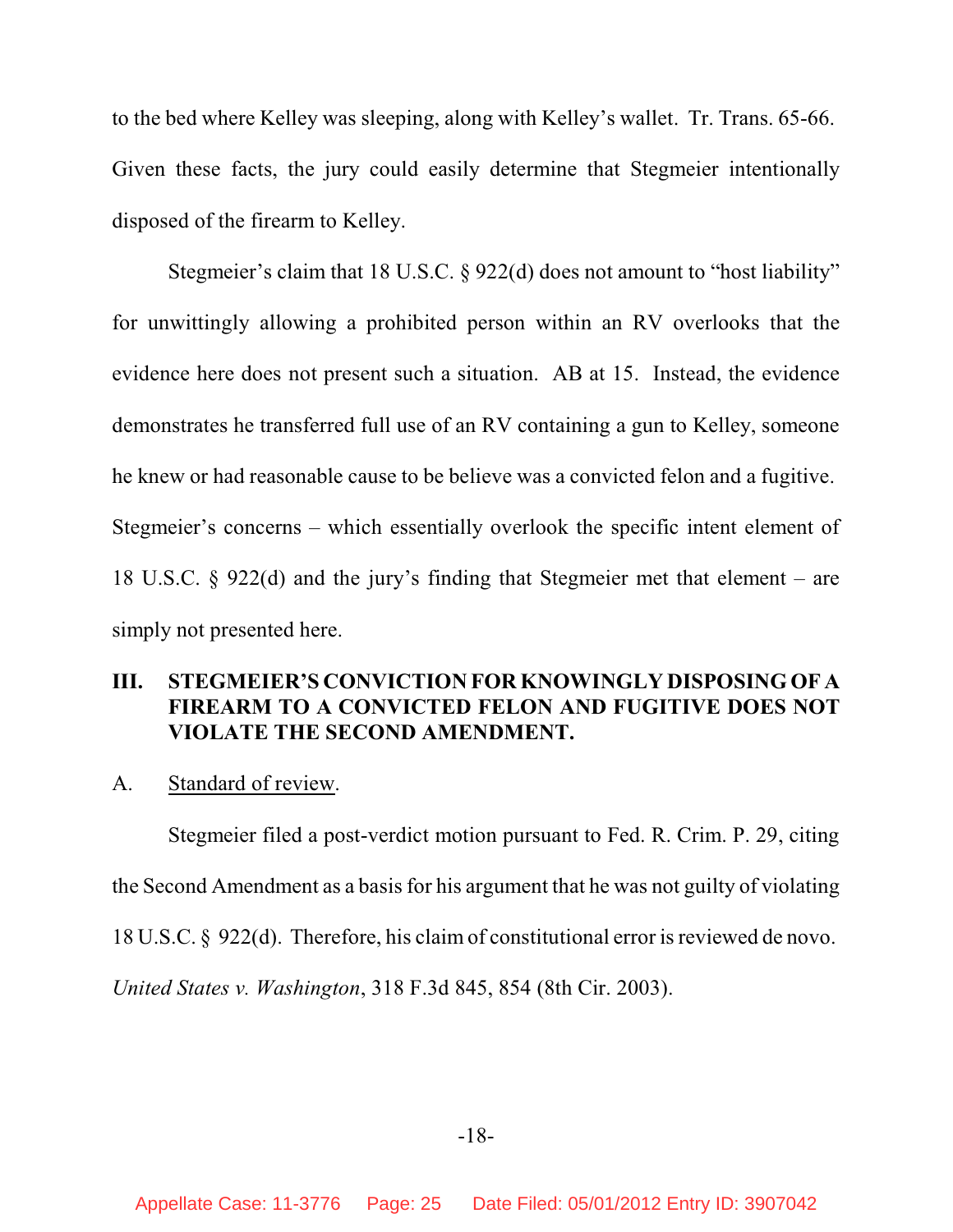B. Stegmeier's Second Amendment right to possess a firearm is not implicated.

The Second Amendment protects an individual right of "law-abiding, responsible citizens to use arms in defense of hearth and home." *District ofColumbia v. Heller*, 554 U.S. 570, 635, 128 S. Ct. 2783, 2821 (2008). However, the Second Amendment does not allow a citizen the right to carry a firearm "for any purpose." *Id*. at 595, 626-627.

In this case, Stegmeier did not use the .357 revolver to defend his "hearth and home." He gave the gun to Kelley when he provided the RV to assist him in evading arrest by taking it to a rural community hours from Stegmeier's home. In fact, when Stegmeier first showed Kelley around the RV, he deliberately told Kelley about the gun and where it was. Quite simply, the Second Amendment right described in *Heller* does not involve a knowing transfer such as this which is unconnected to a law-abiding citizen's effort to defend his home.

The Third Circuit Court of Appeals reached a similar conclusion in *United States v. Huet*, 665 F.3d 588, 602 (3d Cir. 2012). In *Huet*, the Third Circuit held that the Second Amendment does not provide an individual with a constitutional right to facilitate a prohibited person's possession of a firearm. Although the defendant in *Huet* had the lawful right to keep a rifle in her home, she could, nevertheless, be charged with aiding and abetting the rifle's possession by a prohibited person without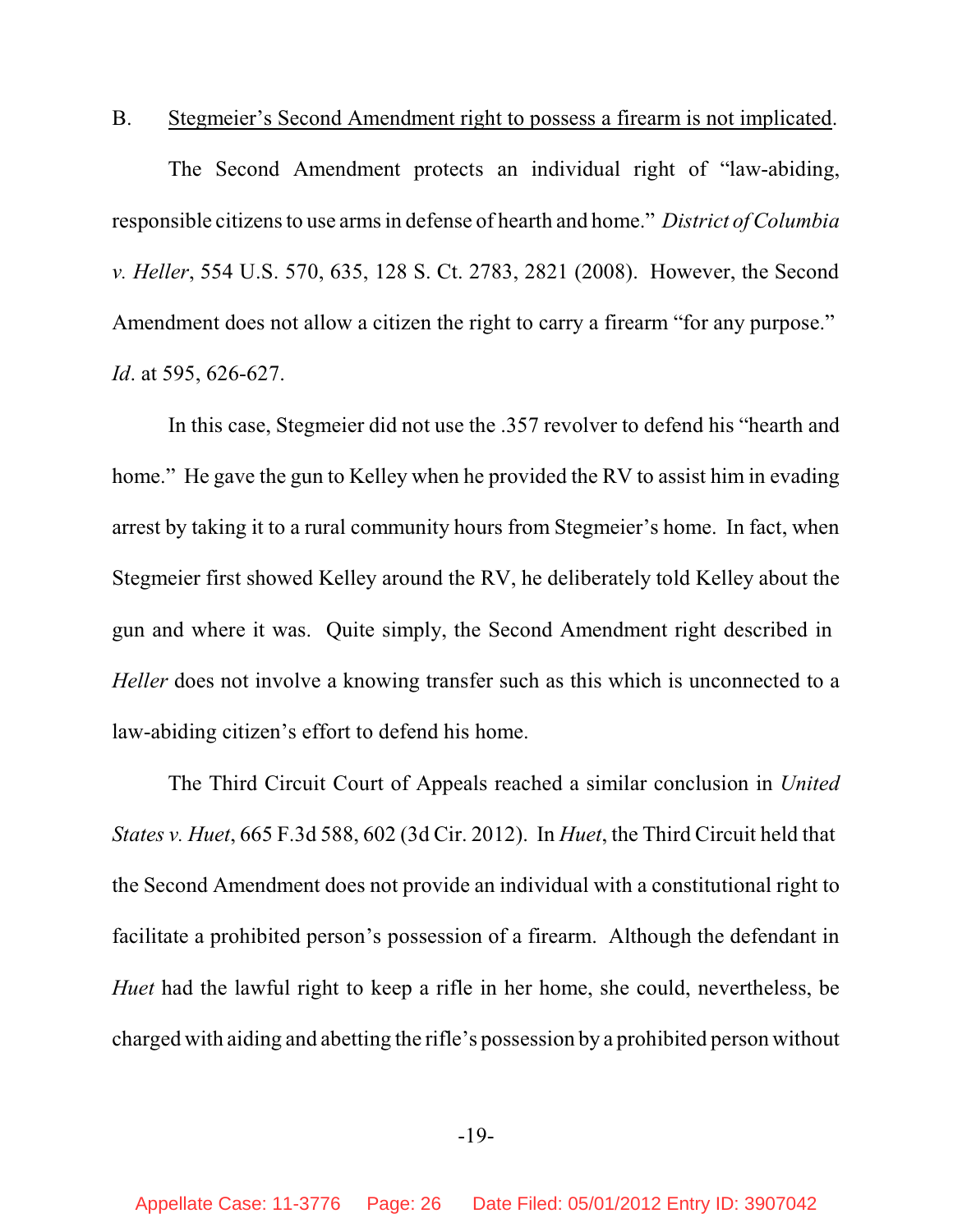implicating the defendant's Second Amendment rights.<sup>7</sup> See id. ("[T]he Second Amendment does not afford citizens the right to carry a firearm for 'any purpose.'") (citing *Heller*, 554 U.S. at 595).

The Supreme Court in *Heller* acknowledged that "[l]ike most rights, the right secured by the Second Amendment is not unlimited," and that "nothing in [the] opinion should be taken to cast doubt on longstanding prohibitions on the possession of firearms by felons . . . or laws imposing conditions on the commercial sale of arms." *United States v. Bena,* 664 F.3d 1180, 1182 (8th Cir. 2011) (quoting *Heller*, 554 U.S. at 626–27, 128 S. Ct. 2783). These "presumptively lawful regulatory measures" were cited by the Court to serve as examples and not an exhaustive list. *Id.* (quoting *Heller*, 554 U.S. at 627 n.26). This Court has further concluded that "[s]cholarship suggests historical support for a common-law tradition that permits restrictions directed at citizens who are not law-abiding and responsible." *Bena*, 664 F.3d at 1183.

<sup>&</sup>lt;sup>7</sup> There appears to be no published, post-*Heller* cases directly addressing a Second Amendment challenge to a conviction under a subsection of 18 U.S.C. § 922(d). In an unpublished decision, the Fourth Circuit Court of Appeals rejected a post-*Heller* challenge to § 922(d), holding that the Second Amendment protects an individual's right to bear arms, but does not give a corresponding right to provide a firearm to another. *See United States v. Chafin*, 423 F. App'x 342, 343-344 (4th Cir. 2011) (unpublished). This Court held that § 922(d) did not violate the Commerce Clause in *United States v. Monteleone*, 77 F.3d 1086 (8th Cir. 1996).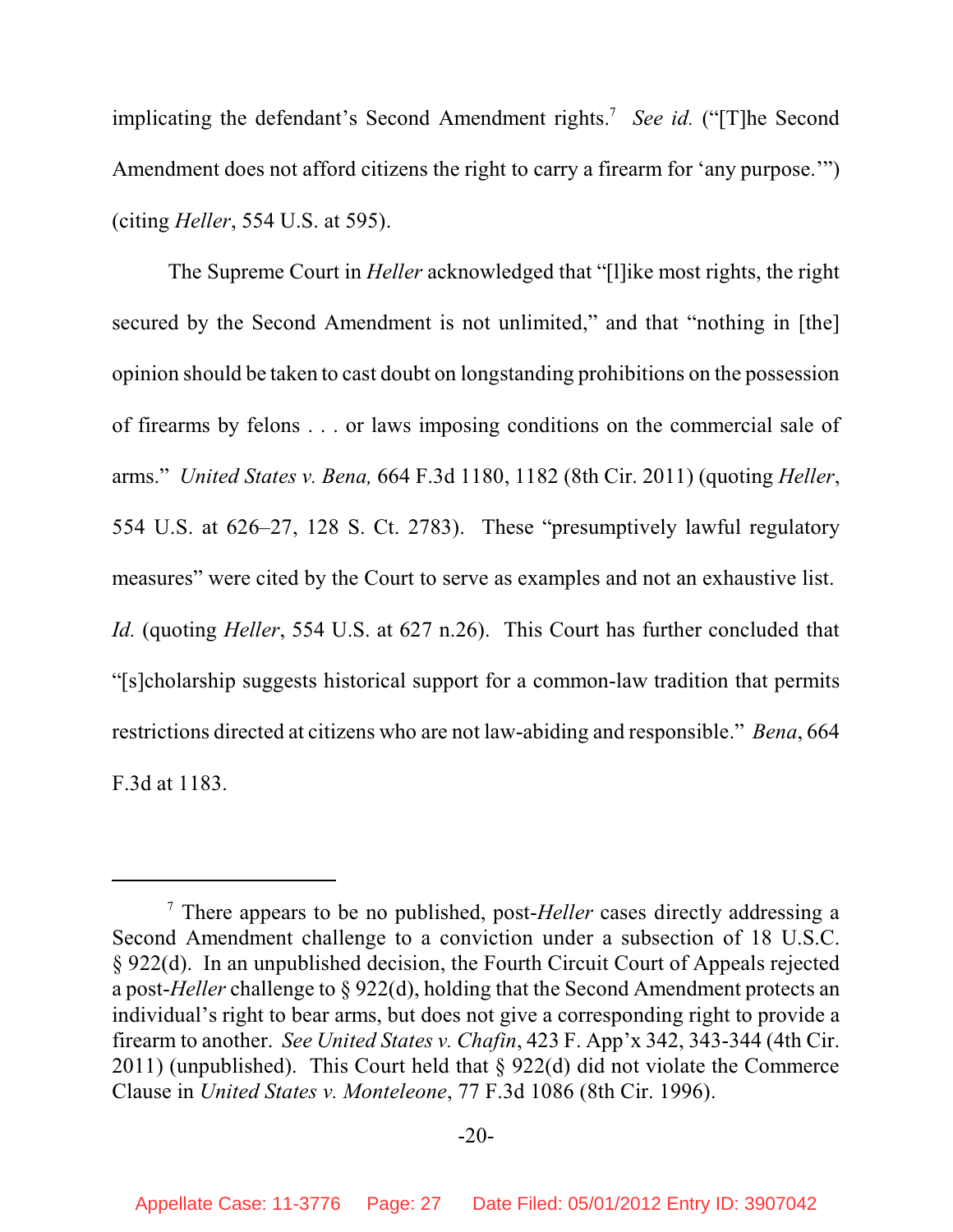Here, the restriction on Kelley's right to possess a firearm was "presumptively lawful," and Stegmeier's act of intentionally giving a handgun to Kelley has nothing to do with the Second Amendment right described in *Heller*. Stegmeier's guilt for the § 922(d) charge was not simply, as Stegmeier suggests, based upon an unwitting act of allowing Kelley in close proximity to the gun. *See* AB 21. Instead, it was based upon the jury's determination that he intentionally gave the gun to Kelly who he "knew or had reasonable cause to believe" was a felon and a fugitive. *See* Final Inst. 21.

Without any direct support for their constitutional argument that Stegmeier's Second Amendment rights were violated here, Stegmeier and his amici either gloss over or completely overlook the scienter requirement of  $\S 922(d)$  and the evidence in this case. Stegmeier disposed of the .357 handgun with knowledge that Kelley was a prohibited person for two separate reasons. Under these facts, this case involves nothing more novel than a straightforward, lawful application of 18 U.S.C. § 922(d), and Stegmeier's conviction for knowingly disposing of a firearm to a felon and a fugitive should be affirmed.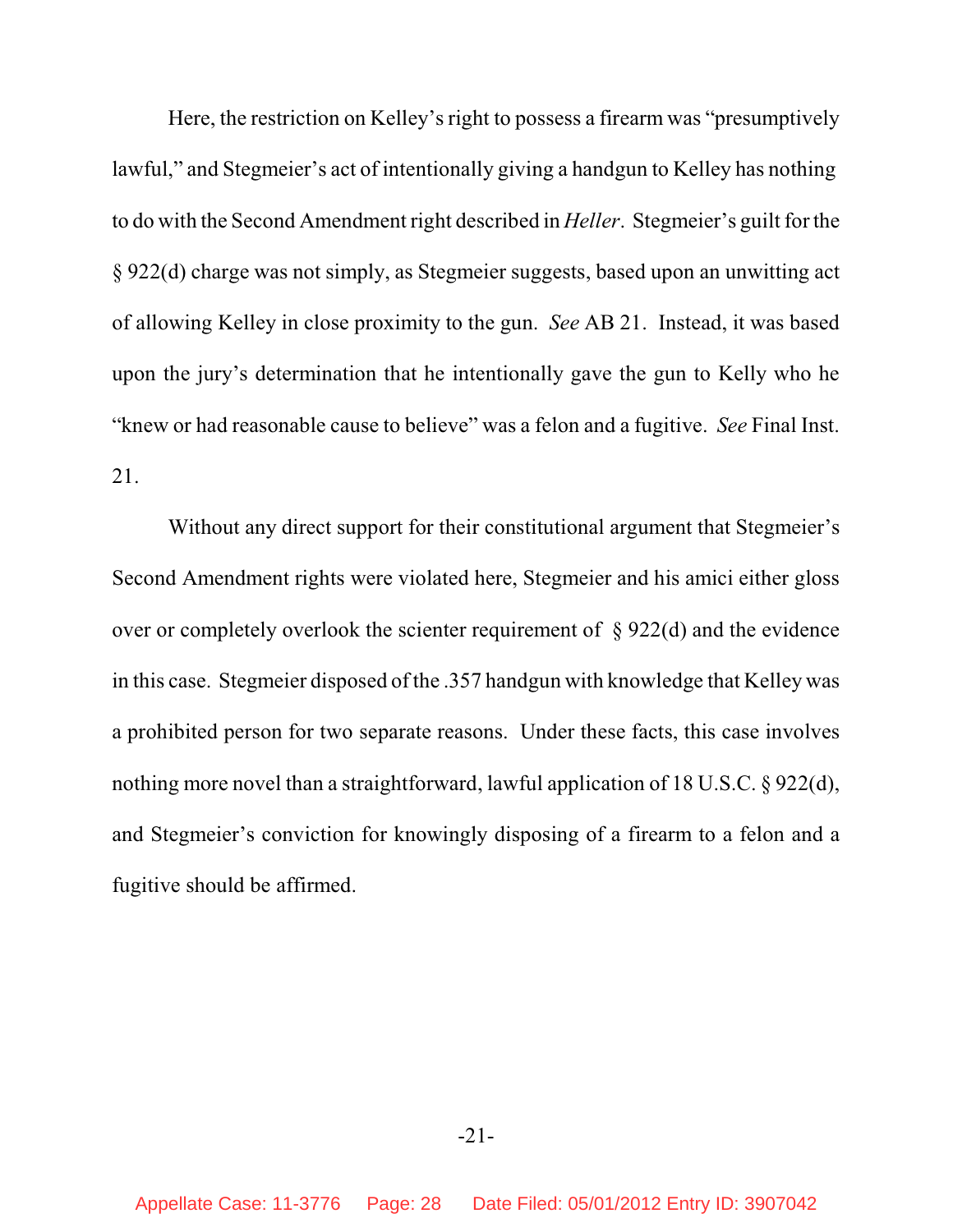#### **IV. THE USE OF A SPECIAL VERDICT FORM WAS PROPER.**

#### A. Standard of review.

On appeal, use of a special verdict form is reviewed for abuse of discretion. *United States v. Lamoreaux*, 422 F.3d 750, 756 (8th Cir. 2005); *see also United States v. Reed*, 147 F.3d 1178, 1180 (9th Cir. 1998).

# B. The special verdict in this case merely protected against a potential for a unanimity problem.

This Court has recognized that special verdict forms may properly be used in criminal cases. *See United States v. Ryan*, 9 F.3d 660, 671 (8th Cir. 1993), *vacated in part on other grounds,* 41 F.3d 361 (8th Cir. 1994) (en banc); *see also Reed*, 147 F.3d at 1180-81 (listing many cases across various circuits endorsing the use of special verdict forms under various circumstances). In *Ryan*, this Court affirmed the district court's use of special interrogatories in an arson case, reasoning that special interrogatories can be "appropriately and effectively used in particular situations." *Ryan*, 9 F.3d at 671. Those situations include questions that further interests of clarity and completeness and avoid retrial, and where the questions do not infringe upon a jury's power to deliberate by asking the jury why it reached certain conclusions or by directing the jury's course. *Id.*

Here, the district court did not abuse its discretion by separating Count Three into two separate questions on the verdict form. Count Three charged Stegmeier with

-22-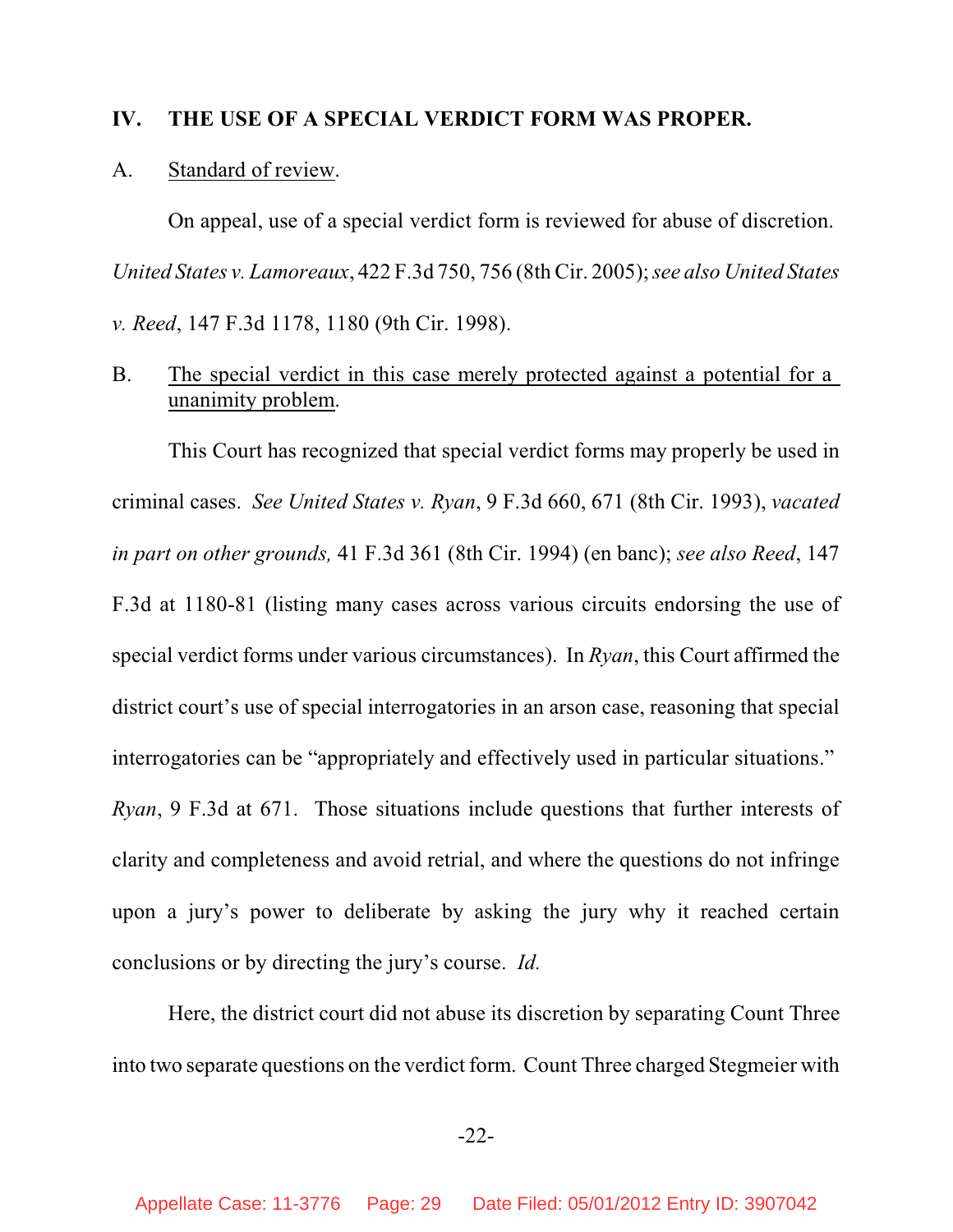providing a firearm to Kelley, who, the indictment alleged, was prohibited under two separate statutory subsections – 18 U.S.C.  $\S$ § 922(d)(1) (convicted felon) and  $922(d)(2)$  (fugitive from justice). Given the charge, the district court was appropriately concerned about unanimity, and therefore gave both a unanimity instruction (Instruction No. 21), and also required unanimous votes on each of the two subsections. As the district court noted in response to Stegmeier's objection, the purpose of the instruction was to protect Stegmeier's interests, not to abridge them: "[I]f there was a challenge as to the sufficiency of the evidence [and the two theories were not separated], then you're not going to know which one it was that they found guilt on. That's the reason that I split it up and have that special interrogatory." Tr. Trans. 452. Here, the district court did not use a special verdict form to break a single offense into specific questions about each element. *See, e.g., United States v. Spock*, 416 F.2d 165 (1st Cir. 1969). Rather, the verdict form here simply separated the theories of criminal liability for the 18 U.S.C. § 922(d) charge to ensure unanimity. Under these circumstances, the district court's use of a special verdict form should be affirmed.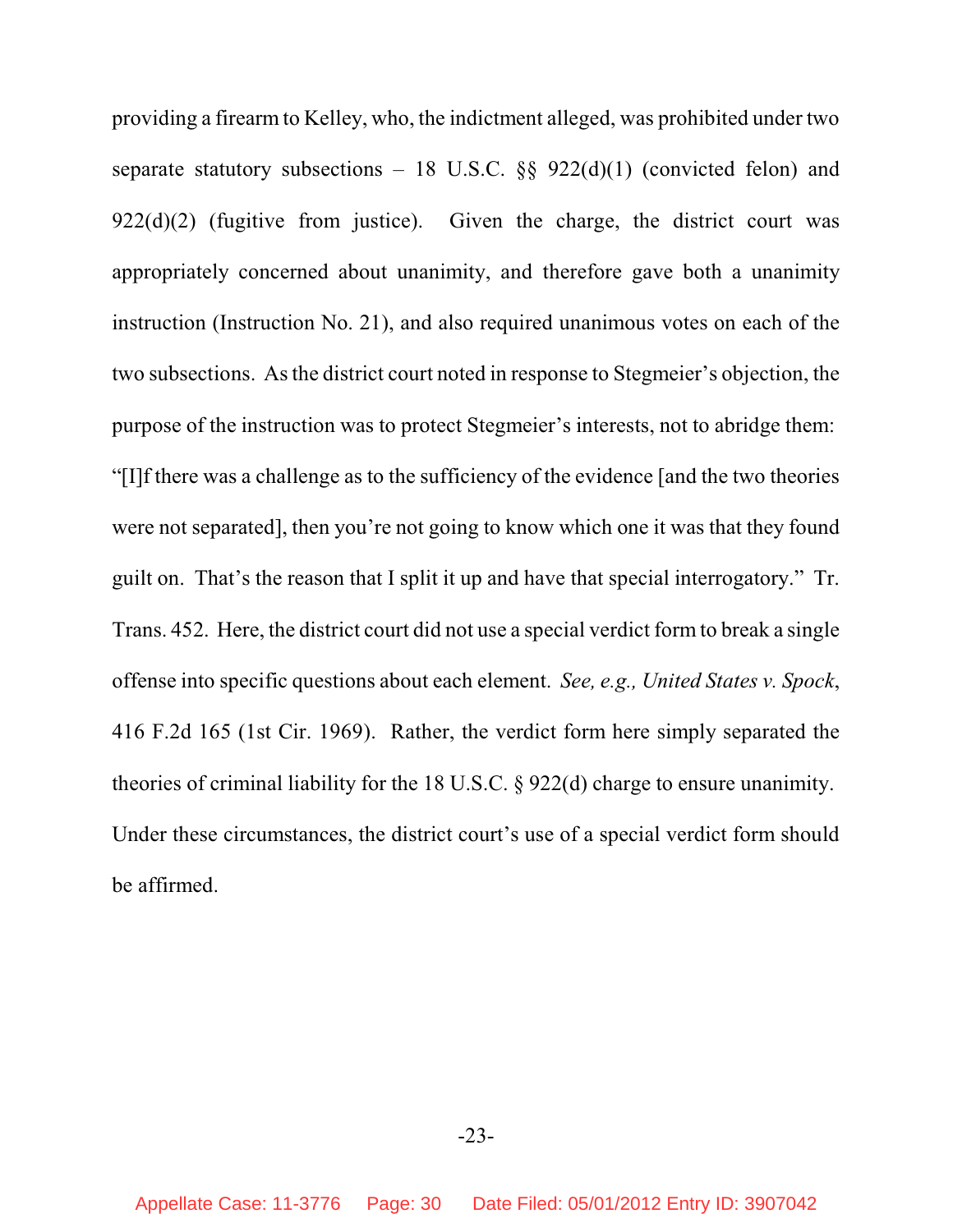## **V. THE DISTRICT COURT DID NOT ABUSE ITS DISCRETION WHEN INSTRUCTING THE JURY.**

#### A. Standard of review.

Stegmeier appeals two particular jury instructions given by the district court and preserved these arguments by making objections at trial. Thus, the standard of appellate review is abuse of discretion. *United States v. Rubashkin*, 655 F.3d 849, 862 (8th Cir. 2011). A reversal is only appropriate if an error in the instructions was prejudicial. *United States v. Yielding*, 657 F.3d 688, 708 (8th Cir. 2011).

#### B. There was nothing improper about Jury Instruction 3.

A "'district court has wide discretion in formulating appropriate jury instructions.'" *United States v. Poitra*, 648 F.3d 884, 887 (8th Cir. 2011) quoting *United States v. White Calf*, 634 F.3d 453, 456 (8th Cir. 2011). "When reviewing jury instructions, this Court evaluates 'whether the instructions, taken as a whole, and viewed in light of the evidence and applicable law, fairly and adequately submitted the issues in the case to the jury.'" *United States v. Renner*, 648 F.3d 680, 686 (8th Cir. 2011) quoting *United States v. Beckman*, 222 F.3d 512, 520 (8th Cir. 2000).

Jury Instruction 3 accurately stated the law. The instruction simply instructed the jury to consider and evaluate the evidence in the case "only for the purposes for which it was received and to give such evidence a reasonable and fair construction" in light of common knowledge and natural tendencies and inclinations. CR 53 at

#### -24-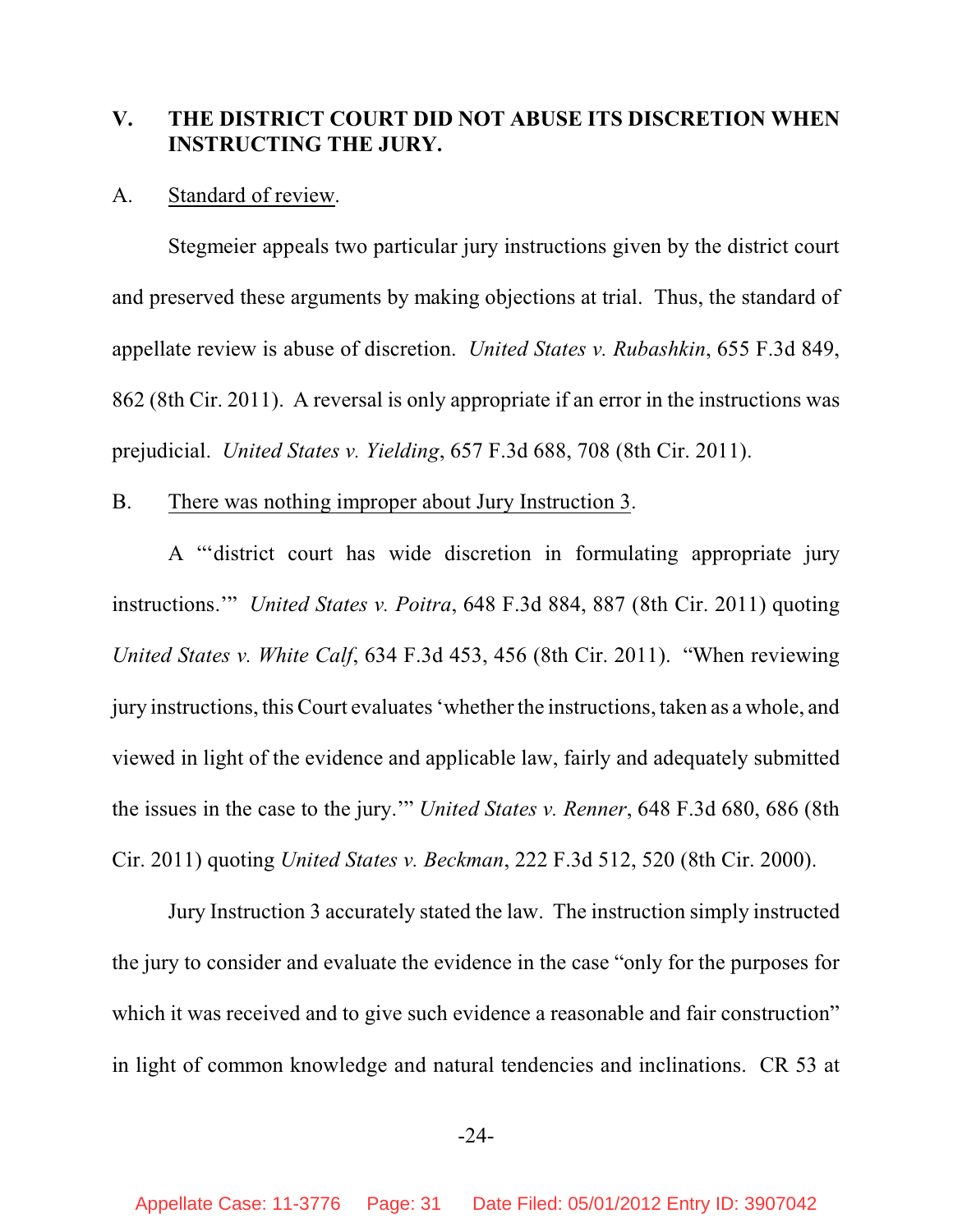Instruction 3. This instruction was not crafted from whole cloth by the district court, but rather is a pattern instruction from O'Malley, Genig and Lee, Federal Jury Practice and Instructions,  $\S 12.02$  (5th ed. 2000).<sup>8</sup> Stegmeier claims the instruction wasimproper because it goes on to state that "[i]t would be a violation of your sworn duty to base a verdict upon anything other than the evidence received in the case and the instructions of the Court." Stegmeier argues that part of the instruction was "false," and "menacing and intimidating." AB at 40.

The claims lack merit. Instructing a jury otherwise – that they are free to disregard jury instructions and base a verdict on non-evidence – would have been tantamount to giving Stegmeier a right to jury nullification, which is not a right defendants possess. *See United States v. Horsman*, 114 F.3d 822, 829 (8th Cir. 1997), quoting *United States v. Gonzalez*, 110 F.3d 936, 947-48 (2d Cir. 1997) ("[J]ury nullification, while it is available to a defendant, is only a power that the jury has and not a 'right' belonging to the defendant, much less a substantial right.").

#### C. Jury Instruction 21 was legally accurate.

Stegmeier's argument as to Jury Instruction 21 was squarely rejected by this Court in *United States v. Kroh*, 915 F.2d 326, 335 (8th Cir. 1990). Jury

<sup>&</sup>lt;sup>8</sup> The instruction given by the district court was modified slightly, but the modifications were purely stylistic and did not alter the wording Stegmeier claims is objectionable.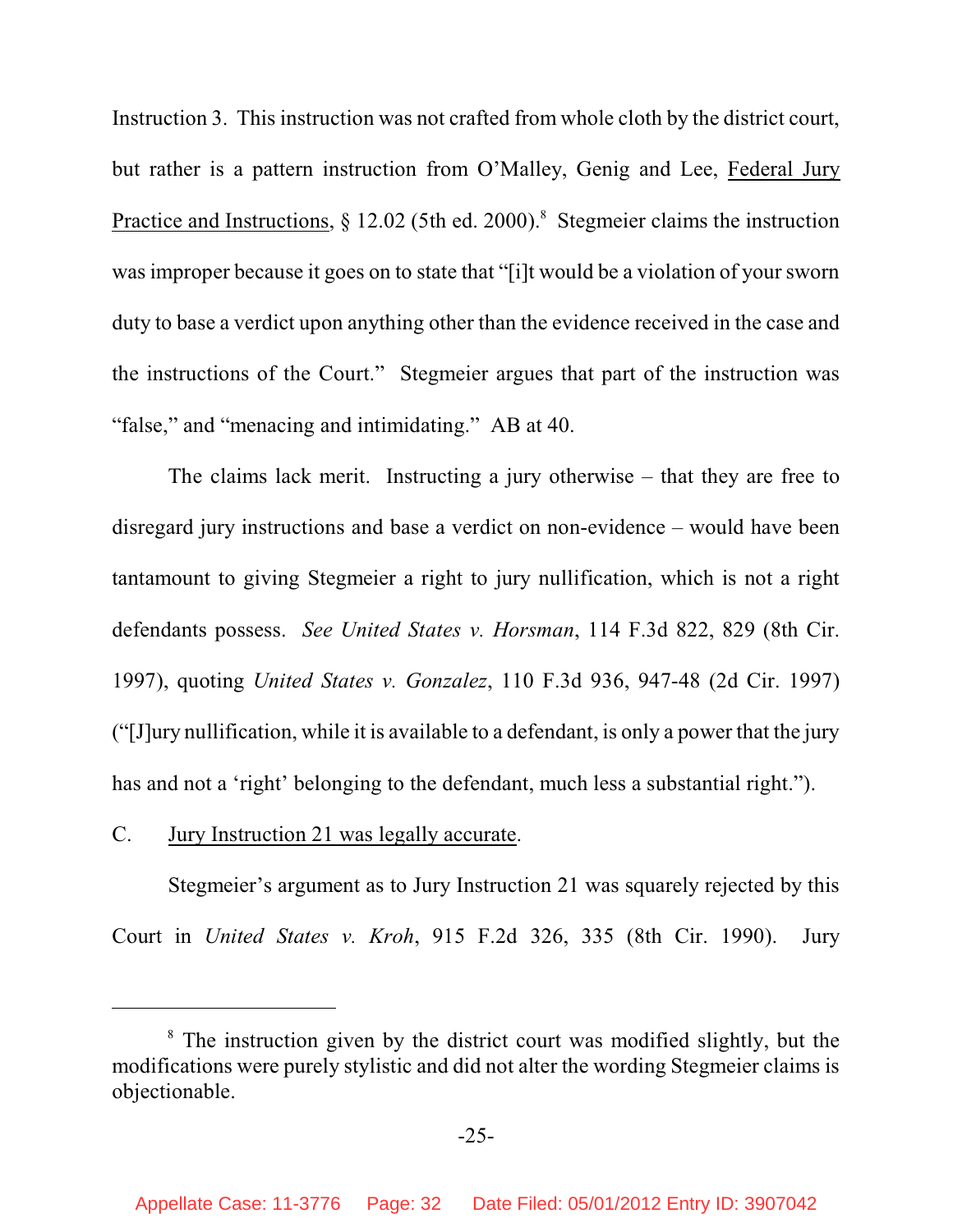Instruction 21 explained the elements for the charge under 18 U.S.C. § 922(d) and, relevant to his appeal, instructed the jury that they "must find" Stegmeier guilty if they found that the elements had been proved beyond a reasonable doubt. CR 53 at Instruction 21. Stegmeier claims the jury should have been instructed instead that they merely "may find" him guilty upon such a finding. AB at 45. In *Kroh*, when faced with this same "must" vs. "may" distinction, this Court held succinctly that "[w]e find that the instructions as given constitute no error of any kind." *Id.* The district did not abuse its discretion by instructing the jury as it did.

### **CONCLUSION**

The United States respectfully requests that the appellant's convictions be affirmed.

Respectfully submitted this 1st day of May, 2012.

BRENDAN V. JOHNSON United States Attorney

*/s/ KEVIN KOLINER* 

KEVIN KOLINER Assistant United States Attorney P.O. Box 2638 Sioux Falls, SD 57101-2638 Telephone: (605)330-4400 Facsimile: (605)330-4410 E-Mail: kevin.koliner@usdoj.gov